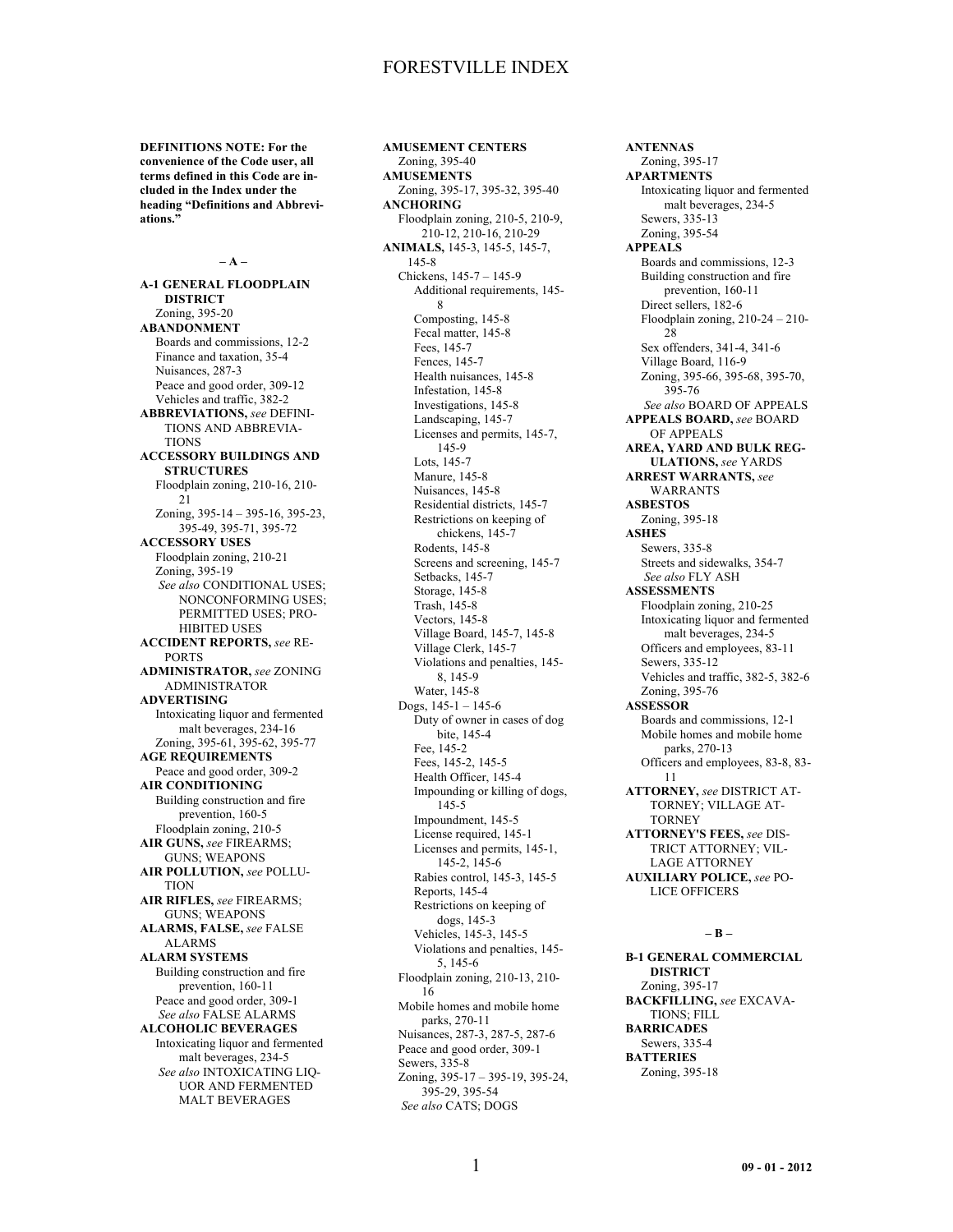**BEER,** *see* INTOXICATING LIQ-UOR AND FERMENTED MALT BEVERAGES **BICYCLES** Parks and recreation, 302-1 **BINGO** Peace and good order, 309-9 *See also* GAMBLING **BLASTING,** *see* EXPLOSIVES **BLOCKS** Floodplain zoning, 210-6 Sewers, 335-6 Subdivision of land, 360-5 Zoning, 395-12, 395-73 **BOARD,** *see* VILLAGE BOARD **BOARD OF ADJUSTMENT** Floodplain zoning, 210-24, 210- 26, 210-27 **BOARD OF ADJUST-MENT/APPEALS** Floodplain zoning, 210-27 *See also* APPEALS **BOARD OF APPEALS** Boards and commissions, 12-3 Building construction and fire prevention, 160-11 Sex offenders, 341-4 Zoning, 395-66, 395-68, 395-70, 395-76 *See also* APPEALS **BOARD OF HEALTH** Boards and commissions, 12-4 *See also* HEALTH OFFICER **BOARD OF REVIEW** Boards and commissions, 12-1 **BOARD OF ZONING APPEALS,** *see* APPEALS **BOARDS AND COMMISSIONS** Abandonment, 12-2 Appeals, 12-3 Appointments, 12-2 Assessor, 12-1 Board of Appeals, 12-3 Board of Health, 12-4 Board of Review, 12-1 Camps, 12-2 Confidentiality, 12-1 Costs and expenses, 12-1, 12-2 Duties, 12-1, 12-2 Health Officer, 12-4 Improvements, 12-2 Inspections, 12-1 Master Plan, 12-2 Membership, 12-2 Monuments, 12-2 Parking, 12-2 Plan Commission, 12-2 Playgrounds, 12-2 Public health services, 12-4 Qualifications, 12-2 Reports, 12-2 Roadside memorials, 12-2 Sales, 12-2 Terms of office, 12-2 Utilities, 12-2 Vacancies, 12-2 Vehicles, 12-2 Village Board, 12-2, 12-3

Village Clerk, 12-1 Village President, 12-1 – 12-3 **BOATS AND BOATING** Floodplain zoning, 210-11 **BONDS** Mobile homes and mobile home parks, 270-3 Officers and employees, 83-3, 83- 9, 83-10 Sewers, 335-5 Streets and sidewalks, 354-4 Subdivision of land, 360-3 Zoning, 395-73 **BONFIRES,** *see* BURNING; FIRES **BRUSH, GRASS AND WEEDS** Nuisances, 287-3 **BUFFERS,** *see* SCREENS AND SCREENING **BUILDING CONSTRUCTION AND FIRE PREVENTION** Floodplain zoning, 210-20 State Building Codes, 160-1 – 160-8 Air conditioning, 160-5 Building Inspector, 160-2, 160-6, 160-7 Building permits, 160-1 Carbon monoxide, 160-7 Carbon monoxide detectors, 160-7 Conditional uses, 160-8 Costs and expenses, 160-1 Electrical Code, 160-4 Fees, 160-1 Fire Department, 160-2 Fire protection, 160-2 Fuel, 160-6 Garages, 160-8 Gas, 160-6 Heating, 160-5 Heating, Ventilating and Air Conditioning Code, 160-5 Inspections, 160-1, 160-6 Licenses and permits, 160-1, 160-8 Notices, 160-1, 160-6 Nuisances, 160-2 Plumber, 160-3 Plumbing Code, 160-3 Recommendations to maintain uniform buildings in residential areas, 160-8 Records, 160-1 Reports, 160-1 Safety standards, 160-1, 160-6 Sales, 160-6 Smoke, 160-7 Smoke and carbon monoxide detectors, 160-7 Smoke detectors, 160-7 Standard Gas Code, 160-6 Storage, 160-7 Tests, 160-6 Village Board, 160-1 Village Clerk, 160-1 Violations and penalties, 160- 1, 160-6 Waivers, 160-1

Uniform Dwelling Code, 160-9 – 160-17 Alarm systems, 160-11 Appeals, 160-11 Authority, 160-9 Board of Appeals, 160-11 Building Inspector, 160-14, 160-15 Building permit fee, 160-16 Building permit required, 160- 15 Building permits, 160-15 – 160-17 Carbon monoxide, 160-11 Carbon monoxide alarms, 160- 11 Code Official, 160-11 Fees, 160-16 Garages, 160-11 Heating, 160-11 Inspections, 160-11, 160-13 Licenses and permits, 160-15  $-160-17$ Multifamily dwellings, 160-13 Plumber, 160-11, 160-14 Purpose, 160-10 Safety standards, 160-10, 160- 14, 160-16 Scope, 160-11 Smoke, 160-11 Smoke alarms, 160-11 Two-family dwellings, 160-11 Variances, 160-11 Village Clerk, 160-15 Violations and penalties, 160- 17 Wisconsin Commercial Building Code, 160-13 Wisconsin Commercial Building Code adopted, 160-13 Wisconsin Uniform Dwelling Code adopted, 160-12 Zoning, 395-60 *See also* CONSTRUCTION **BUILDING INSPECTOR** Building construction and fire prevention, 160-2, 160-6, 160-7, 160-14, 160-15 Mobile homes and mobile home parks, 270-4, 270-8 Nuisances, 287-8 Officers and employees, 83-2, 83- 15 Subdivision of land, 360-11 Zoning, 395-61, 395-72, 395-73, 395-75, 395-76 *See also* CODE OFFICIAL; IN-**SPECTIONS BUILDING OFFICIAL,** *see* CODE OFFICIAL **BUILDING PERMITS** Building construction and fire prevention, 160-1, 160-15 – 160-17 Subdivision of land, 360-11 Zoning, 395-54, 395-57, 395-58, 395-60, 395-71 – 395-73, 395-76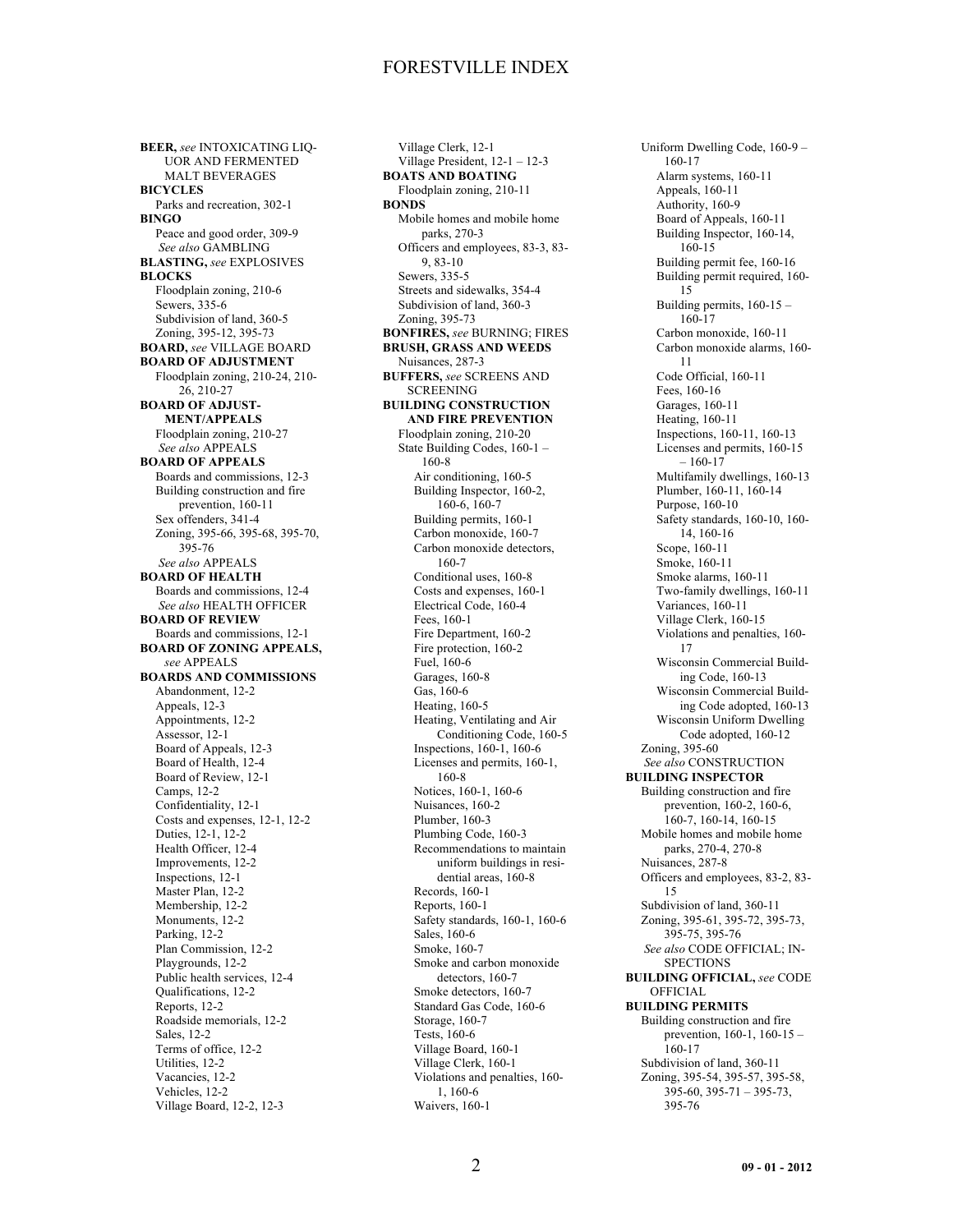*See also* LICENSES AND PERMITS **BURNING** Peace and good order, 309-1, 309-14 Zoning, 395-39 *See also* FIRES **BURNING, OPEN,** *see* FIRES **BURNING, OUTDOOR,** *see* FIRES

**– C –**

**C-1 CONSERVANCY DISTRICT** Zoning, 395-19 **CAMPING** Floodplain zoning, 210-9 **CAMPS** Boards and commissions, 12-2 Mobile homes and mobile home parks, 270-11 Zoning, 395-18 **CAMPSITES** Zoning, 395-22 **CANVASSING,** *see* PEDDLING AND SOLICITING; TRANSI-ENT MERCHANTS **CAPITAL IMPROVEMENT PROJECTS,** *see* IMPROVE-**MENTS CARBON MONOXIDE** Building construction and fire prevention, 160-7, 160-11 **CARBON MONOXIDE ALARMS** Building construction and fire prevention, 160-11 **CARBON MONOXIDE DETEC-TORS** Building construction and fire prevention, 160-7 **CARNIVALS** Zoning, 395-53 **CATS** Zoning, 395-29 *See also* ANIMALS **CEMETERIES** Zoning, 395-14 – 395-16, 395-33 **CERTIFICATES OF COMPLI-ANCE** Floodplain zoning, 210-25 **CERTIFICATES OF INSUR-ANCE,** *see* INSURANCE **CERTIFICATES OF OCCU-PANCY** Zoning, 395-75 **CERTIFICATES OF REGIS-TRATION,** *see* REGISTRA-**TION CERTIFICATES OF ZONING COMPLIANCE** Zoning, 395-74 **CESSPOOLS** Peace and good order, 309-13 **CHARGES** Finance and taxation, 35-5 Intoxicating liquor and fermented malt beverages, 234-12

Licenses and permits, 256-16 Nuisances, 287-8, 287-9 Sewers, 335-2, 335-4 – 335-6, 335-12 Zoning, 395-76 *See also* COSTS AND EX-PENSES; FEES **CHIEF FINANCIAL OFFICER,** *see* FINANCE AND TAXA-TION **CHURCHES** Intoxicating liquor and fermented malt beverages, 234-5 Sewers, 335-13 Zoning, 395-14 – 395-17, 395-37, 395-54 *See also* PLACES OF WOR-SHIP **CIGARETTES** Fee, 169-2 Fees, 169-2 Licenses and permits, 169-2, 169- 3 State statutes adopted, 169-1 Violations and penalties, 169-3 *See also* TOBACCO **CIRCUSES,** *see* CARNIVALS **CITATIONS** Vehicles and traffic, 382-6 **CLERK,** *see* COUNTY CLERK; VILLAGE CLERK; VILLAGE CLERK-TREASURER **CLERK-TREASURER,** *see* COUNTY CLERK; VILLAGE CLERK; VILLAGE TREAS-URER **CODE ENFORCEMENT CITA-TIONS,** *see* CITATIONS **CODE ENFORCEMENT OF-FICER,** *see* BUILDING IN-**SPECTOR CODE ENFORCEMENT OFFI-CIAL,** *see* BUILDING IN-**SPECTOR CODE OFFICIAL** Building construction and fire prevention, 160-11 *See also* BUILDING INSPEC-TOR **COMBUSTIBLES,** *see* EXPLO-SIVES; FLAMMABLES **COMMERCIAL DISTRICTS** Zoning, 395-10, 395-17, 395-27 **COMMUNICABLE DISEASES** Mobile homes and mobile home parks, 270-11 **COMPENSATION** Elections, 28-2 Officers and employees, 83-10, 83-11 Zoning, 395-76 *See also* SALARIES AND **COMPENSATION COMPOSTING** Animals, 145-8 **COMPREHENSIVE PLAN** Subdivision of land, 360-8 *See also* MASTER PLAN

**CONDITIONAL USE PERMITS,** *see* LICENSES AND PER-**MITS CONDITIONAL USES** Building construction and fire prevention, 160-8 Nuisances, 287-6 Zoning, 395-13 – 395-19, 395-21 – 395-44, 395-73 *See also* ACCESSORY USES; NONCONFORMING USES; PERMITTED USES; PRO-HIBITED USES **CONFIDENTIALITY** Boards and commissions, 12-1 Officers and employees, 83-12 **CONSERVATION EASEMENTS,** *see* EASEMENTS **CONSTRUCTION** Building construction and fire prevention, 160-11, 160-13, 160-14 Floodplain zoning, 210-5, 210-12, 210-16, 210-20, 210-21, 210-  $25$ Mobile homes and mobile home parks, 270-8 Nuisances, 287-5 Officers and employees, 83-15 Sewers, 335-1, 335-6 Streets and sidewalks, 354-1, 354-2, 354-4, 354-5 Subdivision of land, 360-4, 360-7, 360-11 Zoning, 395-54, 395-57, 395-60, 395-73, 395-78 *See also* BUILDING CON-STRUCTION AND FIRE PREVENTION **CONSTRUCTION CODE OFFI-CIAL,** *see* CODE OFFICIAL **CONSTRUCTION OFFICIAL,** *see* BUILDING INSPECTOR; CODE OFFICIAL **CONSTRUCTION PERMITS,** *see* BUILDING PERMITS; LI-CENSES AND PERMITS **CONSTRUCTION SIGNS,** *see* SIGNS **CONTAGIOUS DISEASES,** *see* COMMUNICABLE DISEAS-ES **CONVALESCENT HOMES,** *see* NURSING HOMES **COSTS AND EXPENSES** Boards and commissions, 12-1, 12-2 Building construction and fire prevention, 160-1 Direct sellers, 182-4 Finance and taxation, 35-1 Floodplain zoning, 210-3, 210-21, 210-25, 210-27, 210-33 General provisions, 1-4 Mobile homes and mobile home parks, 270-3 Nuisances, 287-8, 287-9

Peace and good order, 309-15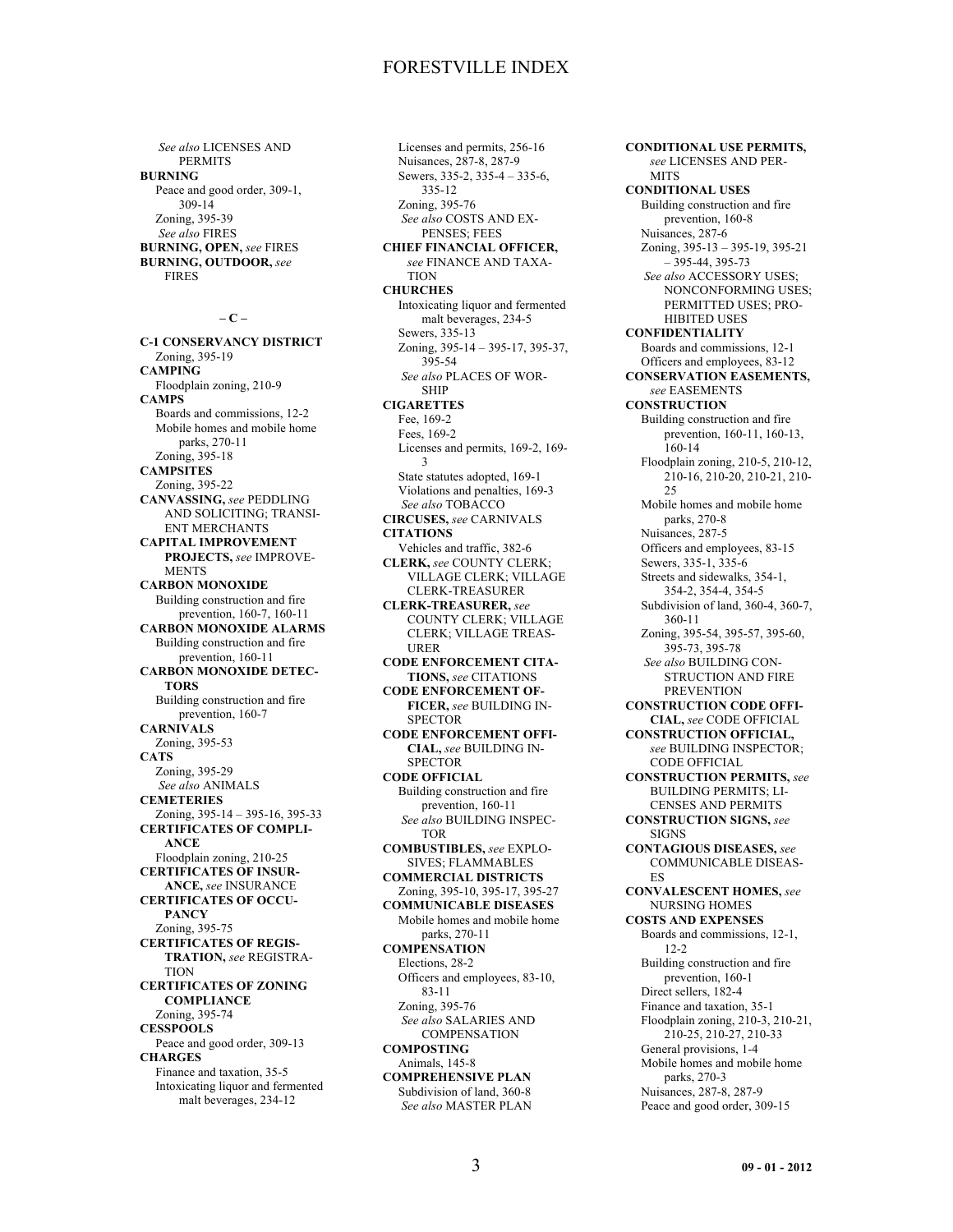Records, 97-4 Sewers, 335-2, 335-4 – 335-9, 335-11 Sex offenders, 341-2 Streets and sidewalks, 354-2, 354-4, 354-5 Subdivision of land, 360-4, 360-8 Vehicles and traffic, 382-2, 382- 5, 382-6 Zoning, 395-44, 395-67, 395-73, 395-77 *See also* CHARGES; FEES **COUNTY CLERK** Finance and taxation, 35-2 Officers and employees, 83-8 *See also* VILLAGE CLERK **CROSSWALKS** Nuisances, 287-5 Subdivision of land, 360-5 *See also* STREETS AND SIDEWALKS **CULVERTS** Floodplain zoning, 210-8, 210-11 Streets and sidewalks, 354-5 **CURBS** Streets and sidewalks, 354-3, 354-5 Subdivision of land, 360-5, 360-6 **CURFEW** Peace and good order, 309-8 *See also* MINORS

**– D –**

**DANCE HALLS** Zoning, 395-17, 395-40, 395-54 **DEBRIS,** *see* GARBAGE, RUB-BISH AND REFUSE **DECKS** Floodplain zoning, 210-21 **DEFENSE AND INDEMNIFICA-TION,** *see* LIABILITY **DEFINITIONS AND ABBREVI-ATIONS** Accessory building, 395-8 Accessory structure or use, 210- 35 Agricultural use, 395-8 Alley, 360-2, 395-8 A-Zones, 210-35 Base flood, 210-35 Basement, 210-35, 395-8 Biochemical oxygen demand (BOD), 335-3 Block, 360-2 Building, 210-35, 395-8 Building drain, 335-3 Building sewer, 335-3 Bulkhead line, 210-35 Campground, 210-35, 395-8 Camping unit, 210-35 Certificate of compliance, 210-35 Channel, 210-35 Charitable organization, 182-2 Child, 341-3 Clerk, 182-2 Conditional use, 395-8

Corner lot, 395-8 Corner lot, regular, 395-8 Corner lot, reverse, 395-8 Crawl space, 210-35 Crawlways, 210-35 Crosswalk, 360-2 Cul-de-sac, 360-2 Dead-end street, 360-2 Deck, 210-35 Dedication, 360-2 Density, 395-8 Department, 210-35 Dependent mobile home, 270-1 Designated offender, 341-3 Detached structure, 395-8 Development, 210-35, 360-2 Direct seller, 182-2 Disassembled, inoperable, junked or wrecked motor vehicles, truck bodies, tractors, trailers, 287-7 Dry land access, 210-35 Duplex, 395-8 Dwelling, multifamily, 395-8 Dwelling, single-family, 395-8 Easement, 360-2 Encroachment, 210-35 Existing manufactured home park or subdivision, 210-35 Expansion to existing mobile/manufactured home park, 210-35 Family, 395-8 Federal Emergency Management Agency (FEMA), 210-35 Final plat, 360-2 Flood, 210-35 Flood frequency, 210-35 Flood fringe, 210-35 Flood Hazard Boundary Map, 210-35 Flooding, 210-35 Flood Insurance Rate Map (FIRM), 210-35 Flood Insurance Study, 210-35 Floodplain, 210-35 Floodplain island, 210-35 Floodplain management, 210-35 Flood profile, 210-35 Floodproofing, 210-35 Flood protection elevation, 210- 35 Flood storage, 210-35 Floodway, 210-35 Floor area, 395-8 Floor area ratio, 395-8 Freeboard, 210-35 Frontage, 360-2, 395-8 Garage, private, 395-8 Garage, public, 395-8 Garage, storage, 395-8 Garbage, 335-3 Goods, 182-2 Gradient, 360-2 Habitable structure, 210-35 Hearing notice, 210-35 Height of a structure, 395-8

High flood damage potential, 210-35 Historic structure, 210-35 Home occupation, 395-8 Hotel, 395-8 Improvement, public, 360-2 Increase in regional flood height, 210-35 Industrial waste, 335-3 Junk, 287-7 Land use, 210-35 Licensed establishment, 234-17 Licensee, 234-17, 270-1 Living space ratio, 395-8 Loading area, 395-8 Lot, 360-2, 395-8 Lot depth, 395-8 Lot lines, 395-8 Lot width, 395-8 Manufactured home, 210-35 Minor, 341-3 Minor structures, 395-8 Mobile home, 270-1, 395-8 Mobile home park, 395-8 Mobile recreational vehicle, 210- 35 Motel, 395-8 Motor vehicle, 287-7 Municipal, 210-35 Municipality, 210-35 National Geodetic Vertical Datum, 210-35 NAVD, 210-35 New construction, 210-35 NGVD, 210-35 Nonconforming structure, 210-35, 395-8 Nonconforming use, 210-35, 395- 8 Nondependent mobile home, 270- 1 North American Vertical Datum, 210-35 Obstruction to flow, 210-35 Official Floodplain Zoning Map, 210-35 Official Map, 360-2 Open space, 395-8 Open space use, 210-35 Ordinary high water mark, 210-35 Park, 270-1 Parking space, 395-8 Permanent merchant, 182-2 Permanent residence, 341-3 Person, 210-35, 270-1, 335-3 pH, 335-3 Planned unit residential development, 395-8 Planned unit residential development, multifamily, 395-8 Planned unit residential development, single family, 395-8 Plat, 360-2 Preliminary plat, 360-2 Principal building, 395-8 Private sewage system, 210-35 Private swimming pool, 395-8 Public utilities, 210-35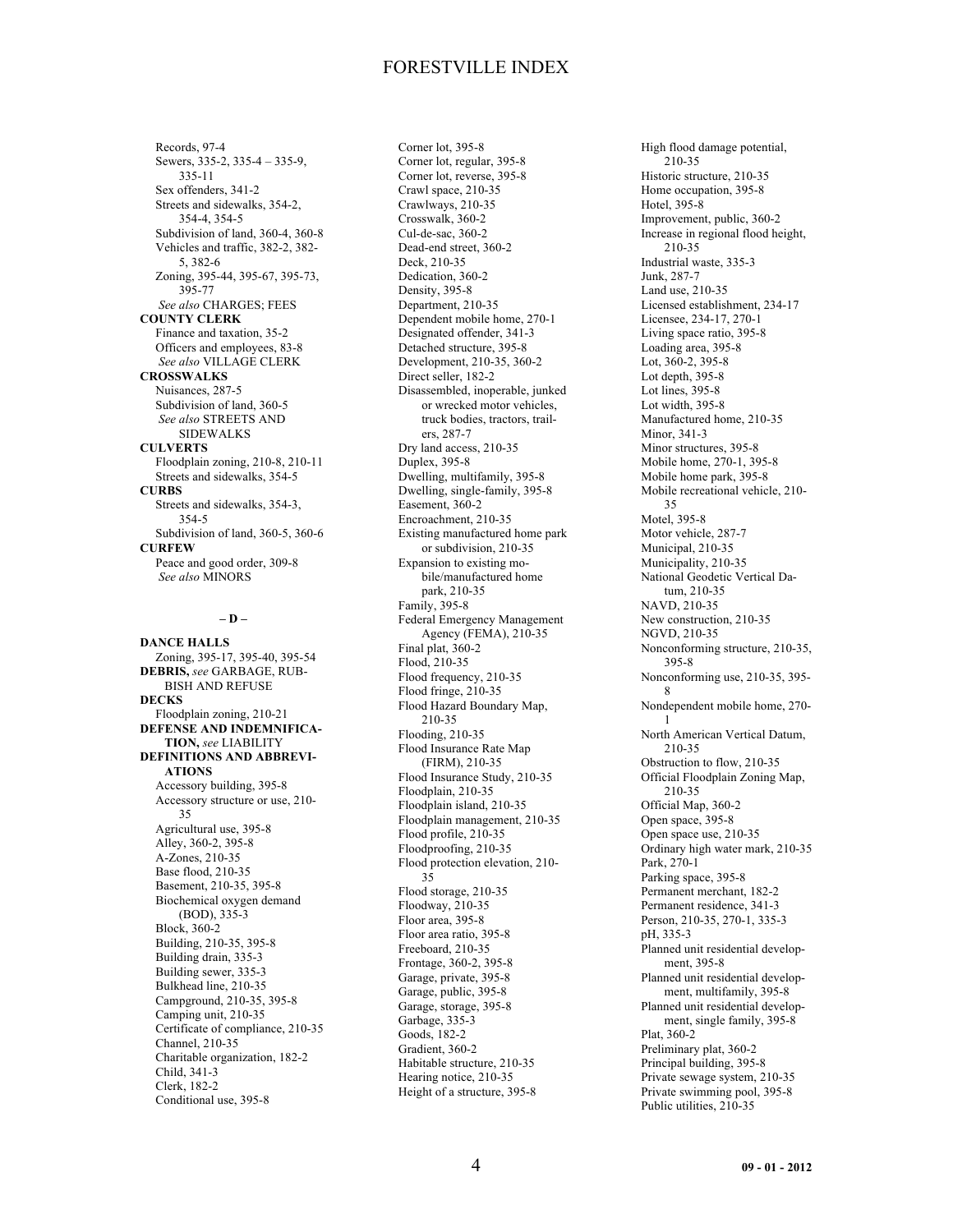Reasonably safe from flooding, 210-35 Recreation space, 395-8 Recreation space ratio, 395-8 Regional flood, 210-35 Replat, 360-2 Reserve strip, 360-2 Right-of-way, 360-2 Sanitary sewer, 335-3 Service way, 360-2 Setback, 395-8 Shock, 335-3 Sign, 395-8 Space, 270-1 Standard methods, 335-3 Start of construction, 210-35 Storm drain (sometimes termed "storm sewer"), 335-3 Story, 395-8 Street, 360-2, 395-8 Street, arterial, 360-2 Street, collector, 360-2 Street line, 395-8 Street, minor (or local), 360-2 Structural alterations, 395-8 Structure, 210-35, 395-8 Subdivider, 360-2 Subdivision, 210-35, 360-2 Substantial damage, 210-35 Surveyor, 360-2 Suspended solids, 335-3 Temporary residence, 341-3 Travel trailer, 395-8 Travel trailer park, 395-8 Unit, 270-1 Unlicensed motor vehicles, truck bodies, tractors or trailers, 287-7 Unnecessary hardship, 210-35 Variance, 210-35 Violation, 210-35 Vision clearance, 395-8 Watershed, 210-35 Water surface profile, 210-35 Well, 210-35 Yard, 395-8 Yard, front, 395-8 Yard, rear, 395-8 Yard, side, 395-8 **DEMOLITION** Zoning, 395-48 **DEPARTMENT OF FINANCE,** *see* FINANCE AND TAXA-**TION DEPARTMENT OF HEALTH,** *see* HEALTH OFFICER **DEPARTMENT OF PARKS AND RECREATION,** *see* PARKS AND RECREATION **DESIGN STANDARDS** Subdivision of land, 360-5 **DEVELOPMENT FEES,** *see* FEES **DEVELOPMENT PERMITS,** *see* LICENSES AND PERMITS **DINING FACILITIES,** *see* RES-**TAURANTS DIRECT SELLERS** Appeal, 182-6

Appeals, 182-6 Appointments, 182-7 Costs and expenses, 182-4 Definitions, 182-2 Disclosure, 182-7 Exemptions, 182-3 Fees, 182-4 Fuel, 182-3 Garbage, rubbish and refuse, 182- 7 Guarantees, 182-7 Health Officer, 182-4 Hearings, 182-9 Height regulations, 182-4 Investigation, 182-5 Investigations, 182-5 Licenses and permits, 182-4, 182- 10 Litter, 182-7 Noise, 182-7 Notices, 182-7, 182-9 Parking, 182-7 Peddling and soliciting, 182-7 Pedestrians, 182-7 Records, 182-8 Registration, 182-1, 182-3 – 182- 6, 182-9 Registration required, 182-1 Regulation of direct sellers, 182-7 Reports, 182-8 Revocation of registration, 182-9 Sales, 182-1, 182-3, 182-4, 182-7, 182-9 Signs, 182-7 Transient merchants, 182-3, 182- 4 Vehicles, 182-4, 182-7 Village Board, 182-6, 182-9 Violations and penalties, 182-4, 182-5, 182-8 – 182-10 **DIRT** Subdivision of land, 360-7 *See also* EXCAVATIONS; FILL **DISABILITY** Officers and employees, 83-10 **DISCLOSURE** Direct sellers, 182-7 **DISORDERLY CONDUCT** Intoxicating liquor and fermented malt beverages, 234-9 Peace and good order, 309-1, 309-5 *See also* NOISE; PEACE AND GOOD ORDER **DISORDERLY HOUSES** Nuisances, 287-4 **DISTRICT ATTORNEY** Records, 97-1 *See also* VILLAGE ATTOR-**NEY DISTURBING THE PEACE** Peace and good order, 309-7 *See also* NOISE; PEACE AND GOOD ORDER **DOGS** Animals, 145-1 – 145-6 Licenses and permits, 256-1 Zoning, 395-29

*See also* ANIMALS **DOG WASTE,** *see* FECAL MAT-TER **DRAINAGE** Floodplain zoning, 210-16, 210- 25, 210-29 Mobile homes and mobile home parks, 270-6, 270-10 Sewers, 335-8, 335-15, 335-16 Streets and sidewalks, 354-5 Subdivision of land, 360-6, 360-7 Zoning, 395-19, 395-28, 395-29, 395-38, 395-73 **DRIVE-THROUGH RESTAU-RANTS,** *see* RESTAURANTS **DRIVEWAYS** Mobile homes and mobile home parks, 270-3, 270-6 Streets and sidewalks, 354-5 Zoning, 395-62, 395-73 **DUMPS AND DUMPING** Zoning, 395-18 **DUST** Nuisances, 287-3 Zoning, 395-28 – 395-30, 395-34, 395-38, 395-43, 395-73

### **– E –**

**EASEMENTS** Floodplain zoning, 210-5, 210-32 Sewers, 335-1 Subdivision of land, 360-1, 360-3, 360-4, 360-7 Zoning, 395-4 **ELECTIONS** Compensation, 28-2 Election officials, 28-2 Eligibility for office, 28-3 Registration, 28-1 Registration required, 28-1 Village Board, 28-2, 28-3 Village President, 28-2 **ELECTRICAL CODE** Building construction and fire prevention, 160-4 **ELEVATORS** Zoning, 395-50 **EMERGENCIES** Floodplain zoning, 210-9, 210-16 Mobile homes and mobile home parks, 270-2 Nuisances, 287-8 Officers and employees, 83-2, 83- 14 Vehicles and traffic, 382-2 Zoning, 395-26 **EMERGENCY MANAGEMENT** Floodplain zoning, 210-16 **ENCROACHMENTS** Floodplain zoning, 210-31 Streets and sidewalks, 354-6 **EXCAVATIONS** Nuisances, 287-5 Peace and good order, 309-13 Records, 97-2 Sewers, 335-4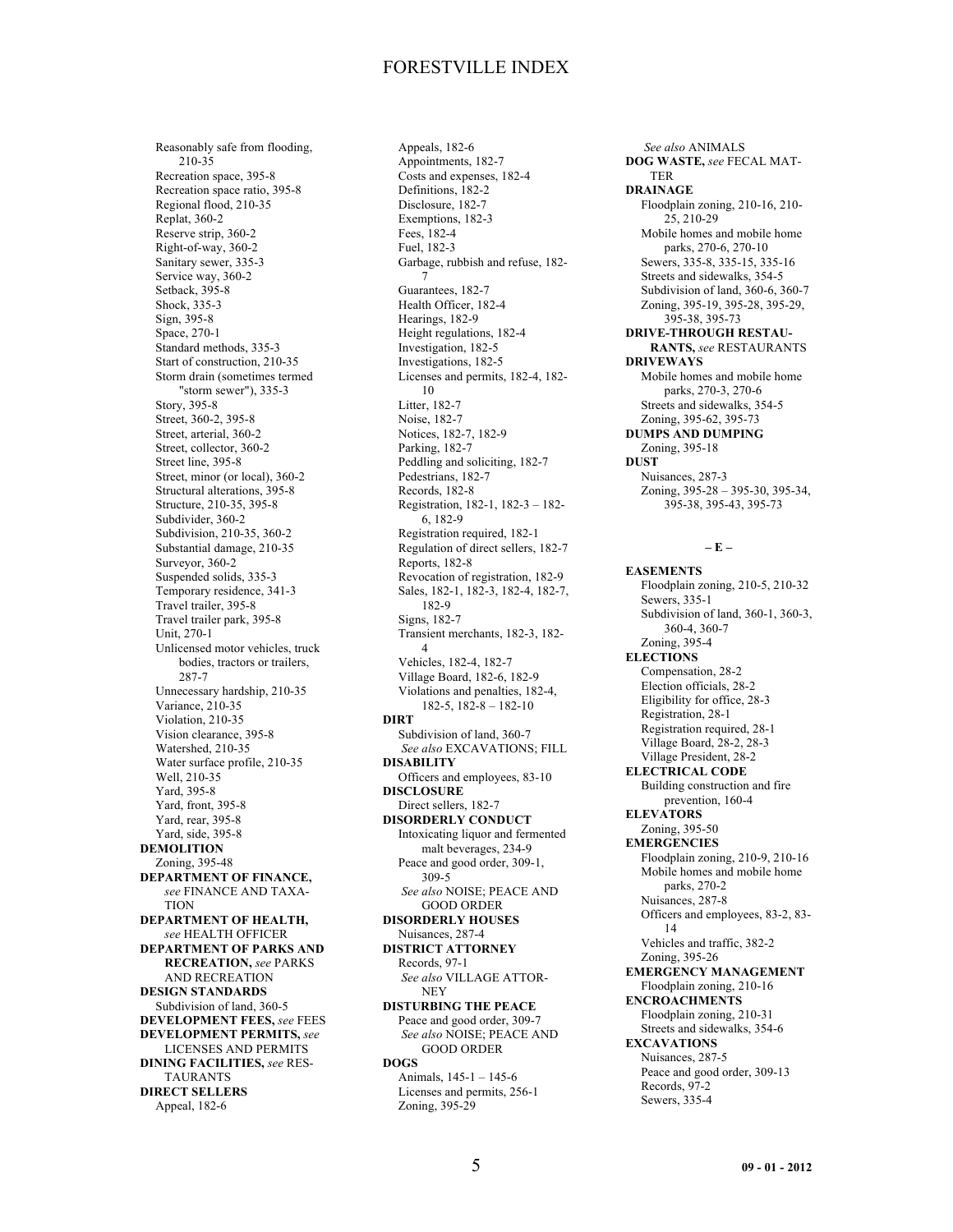Streets and sidewalks, 354-4 Zoning, 395-18, 395-73 *See also* DIRT; FILL **EXPENSES,** *see* COSTS AND EX-PENSES **EXPLOSION HAZARDS,** *see* FIREWORKS; FLAMMA-BLES **EXPLOSIVES** Floodplain zoning, 210-13, 210- 16 Sewers, 335-8 Zoning, 395-18, 395-39 *See also* FIREWORKS; FLAMMABLES

**– F –**

**FALSE ALARMS** Peace and good order, 309-1 *See also* ALARM SYSTEMS **FARMS AND FARMING** Floodplain zoning, 210-11 Zoning, 395-18, 395-19, 395-42 **FAST-FOOD RESTAURANTS,** *see* RESTAURANTS **FECAL MATTER** Animals, 145-8 **FEES,** 145-2, 169-2 Animals, 145-2, 145-5, 145-7 Building construction and fire prevention, 160-1, 160-16 Cigarettes, 169-2 Direct sellers, 182-4 Floodplain zoning, 210-31 Intoxicating liquor and fermented malt beverages, 234-3, 234- 6, 234-7 Licenses and permits, 256-1, 256- 5 Mobile homes and mobile home parks, 270-3, 270-11, 270-13 Nonintoxicating and soda water beverages, 281-2 Records, 97-1 Sewers, 335-6, 335-8 Streets and sidewalks, 354-2, 354-4, 354-5 Subdivision of land, 360-8 Village Board, 116-12 Zoning, 395-72, 395-73, 395-76, 395-77 *See also* CHARGES; COSTS AND EXPENSES **FENCES** Animals, 145-7 Nuisances, 287-5 Zoning, 395-22, 395-40, 395-41, 395-48, 395-52, 395-73 *See also* HEDGES; HEIGHT REGULATIONS

**FERAL CATS,** *see* CATS **FERMENTED MALT BEVER-AGES,** *see* INTOXICATING LIQUOR AND FERMENTED MALT BEVERAGES **FILL** Floodplain zoning, 210-5, 210-11, 210-12, 210-16, 210-20, 210- 22, 210-23, 210-25, 210-31 Subdivision of land, 360-7 *See also* DIRT; EXCAVA-TIONS **FILLING STATIONS,** *see* GAS STATIONS; SERVICE STA-**TIONS FINAL PLANS** Zoning, 395-73 **FINAL PLATS** Subdivision of land, 360-4, 360-7, 360-8, 360-11 **FINANCE AND TAXATION** Abandonment, 35-4 Budget, 35-1 Charges, 35-5 Claims procedure, 35-5 Costs and expenses, 35-1 County Clerk, 35-2 Destruction of financial records, 35-8 Disbursements from local treasury, 35-6 Fiscal year, 35-3 Hearings, 35-1 Improvements, 35-2, 35-4 Inspections, 35-1 Liability, 35-6 Licenses and permits, 35-5 Membership, 35-1 Notices, 35-1, 35-2 Officers and employees, 35-5 Records, 35-2, 35-8 Salaries and compensation, 35-5 Schools, 35-2 Taxes, 35-2 Temporary investment of funds not immediately needed, 35- 7 Village Board, 35-1, 35-2, 35-5, 35-6 Village Clerk, 35-2, 35-5, 35-6 Village funds to be spent in accordance with appropriation, 35-4 Village President, 35-6 Village Treasurer, 35-2, 35-6 **FINANCIAL DISCLOSURES,** *see* DISCLOSURE **FINES,** *see* VIOLATIONS AND PENALTIES **FIRE ALARMS,** *see* ALARM SYSTEMS; FALSE ALARMS **FIREARMS** Peace and good order, 309-2 *See also* GUNS; WEAPONS **FIRE DEPARTMENT** Building construction and fire prevention, 160-2

**FIRE EXTINGUISHERS** Mobile homes and mobile home parks, 270-8, 270-9 **FIRE INSPECTOR** Mobile homes and mobile home parks, 270-9 **FIRE INSURANCE,** *see* INSUR-ANCE **FIRE INSURANCE CLAIMS,** *see* INSURANCE **FIRE PREVENTION** Zoning, 395-60 *See also* BUILDING CON-STRUCTION AND FIRE **PREVENTION FIRE PROTECTION** Building construction and fire prevention, 160-2 Fire protection service, 39-1, 39-2 Mobile homes and mobile home parks, 270-9 Nuisances, 287-5 **FIRE PROTECTION SERVICE,** 39-1, 39-2 Fire protection contract, 39-1 Notices, 39-2 Notification of change, 39-2 Village Board, 39-1 **FIRES** Mobile homes and mobile home parks, 270-11 Peace and good order, 309-1 *See also* BURNING **FIREWORKS** Nuisances, 287-5 Peace and good order, 309-4 *See also* EXPLOSIVES **FISHING** Floodplain zoning, 210-11 Zoning, 395-19 **FLAMMABLES** Floodplain zoning, 210-13, 210- 16 Sewers, 335-8 Zoning, 395-18, 395-39 *See also* EXPLOSIVES **FLOOD-FRINGE DISTRICT (FF)** Floodplain zoning, 210-14 – 210- 16 **FLOODPLAIN DISTRICTS** Floodplain zoning, 210-6 – 210-9 **FLOODPLAINS** Floodplain zoning, 210-2 – 210- 11, 210-13, 210-14, 210-16 – 210-20, 210-25, 210-27, 210- 30, 210-31 Zoning, 395-10, 395-20 **FLOODPLAIN ZONING** Administration, 210-24 – 210-30 Anchoring, 210-29 Appeals, 210-24 – 210-28 Assessments, 210-25 Board of Adjustment, 210-24, 210-26, 210-27 Board of Adjustment/Appeals, 210-27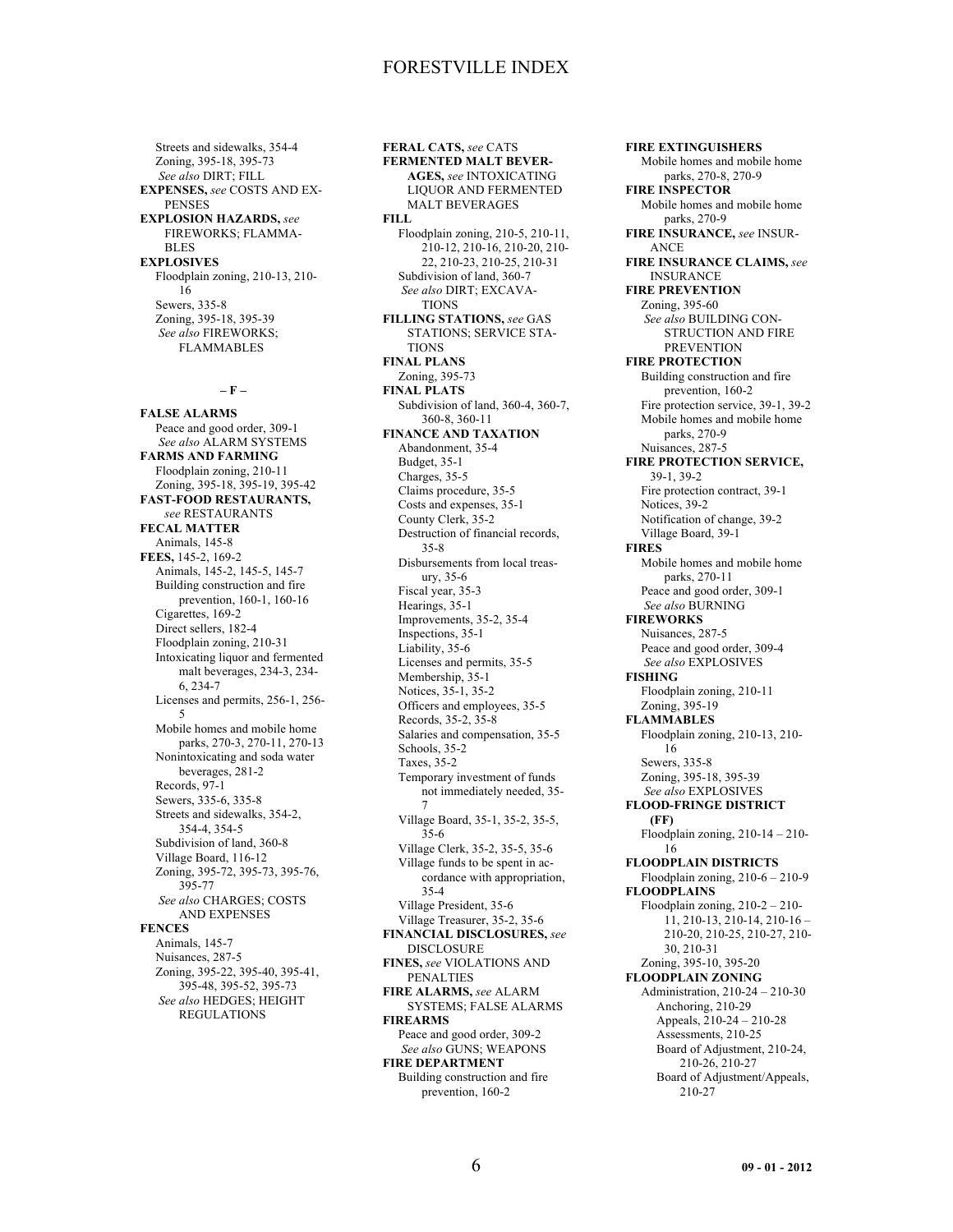Certificates of compliance, 210-25 Construction, 210-25 Costs and expenses, 210-25, 210-27 Designation of administrator, 210-24 Drainage, 210-25, 210-29 Duties, 210-25, 210-27 Fill, 210-25 Floodplains, 210-25, 210-27, 210-30 Floodproofing, 210-29 Floodways, 210-25, 210-28 Grievances, 210-27 Hearings, 210-27 Height regulations, 210-25 Inspections, 210-25 Insurance, 210-27 Landscaping, 210-25 Licenses and permits, 210-25, 210-27 – 210-29 Lots, 210-27 Minutes, 210-27 Nonconforming uses, 210-25 Notices, 210-25, 210-27 Nuisances, 210-27 Obstructions, 210-25 Planning Commission, 210-27 Pollution, 210-25 Powers and duties, 210-27 Public information, 210-30 Records, 210-25, 210-27 Reports, 210-25 Safety standards, 210-27 Site plans, 210-25 Storage, 210-25 To review appeals of permit denials, 210-28 Utilities, 210-25, 210-29 Variances, 210-25 – 210-27, 210-29 Village Board, 210-25 Violations and penalties, 210- 25 Walls, 210-29 Water, 210-25, 210-29 Water pollution, 210-25 Water supply, 210-25, 210-29 Wells, 210-29 Zoning Administrator, 210-24 – 210-28 Zoning Agency, 210-26 Zoning Maps, 210-25 – 210- 27 Amendments, 210-31, 210-32 Easements, 210-32 Encroachments, 210-31 Fees, 210-31 Fill, 210-31 Floodplains, 210-31 Floodways, 210-31 General, 210-31 Hearings, 210-32 Height regulations, 210-31, 210-32 Inspections, 210-32 Notices, 210-32

Procedures, 210-32 Water, 210-31, 210-32 Websites, 210-31 Zoning Administrator, 210-32 Zoning Maps, 210-31 Enforcement and Penalties, 210- 33 Costs and expenses, 210-33 Nuisances, 210-33 Violations and penalties, 210- 33 Flood-Fringe District (FF), 210-  $14 - 210 - 16$ Accessory buildings and structures, 210-16 Anchoring, 210-16 Animals, 210-16 Applicability, 210-14 Construction, 210-16 Drainage, 210-16 Emergencies, 210-16 Emergency management, 210- 16 Explosives, 210-16 Fill, 210-16 Flammables, 210-16 Floodplains, 210-14, 210-16 Hazardous wastes, 210-16 Improvements, 210-16 Licenses and permits, 210-15, 210-16 Lots, 210-16 Manufactured homes, 210-16 Parking, 210-16 Parks and recreation, 210-16 Permitted uses, 210-15 Recreational vehicles, 210-16 Safety standards, 210-16 Security standards, 210-16 Standards for development in flood-fringe areas, 210-16 Storage, 210-16 Utilities, 210-16 Vehicles, 210-16 Water, 210-16 Wells, 210-16 Yards, 210-16 Zoning Maps, 210-14 Floodway District (FW), 210-10 – 210-13 Anchoring, 210-12 Animals, 210-13 Applicability, 210-10 Boats and boating, 210-11 Construction, 210-12 Culverts, 210-11 Explosives, 210-13 Farms and farming, 210-11 Fill, 210-11, 210-12 Fishing, 210-11 Flammables, 210-13 Floodplains, 210-10, 210-11, 210-13 Floodways, 210-10 – 210-13 Hazardous materials and substances, 210-12 Hazardous wastes, 210-13 Height regulations, 210-12

Hunting, 210-11 Licenses and permits, 210-11, 210-12 Open space, 210-11 – 210-13 Parking, 210-11 Parks and recreation, 210-11 Permitted uses, 210-11, 210- 13 Pollution, 210-12 Prohibited uses, 210-13 Standards for developments in floodway areas, 210-12 Utilities, 210-11, 210-12 Water, 210-11 – 210-13 Watercourses, 210-12 Water pollution, 210-12 Water supply, 210-13 Wells, 210-13 Wildlife, 210-11 Zoning Administrator, 210-12 Zoning Maps, 210-10 General Floodplain District (GFP), 210-17 – 210-20 Applicability, 210-17 Building construction and fire prevention, 210-20 Construction, 210-20 Determining floodway and flood-fringe limits, 210- 20 Fill, 210-20 Floodplains, 210-17 – 210-20 Floodways, 210-17 – 210-20 Height regulations, 210-20 Improvements, 210-20 Licenses and permits, 210-18 Permitted uses, 210-18 Sanitary facilities, 210-20 Standards for development in general floodplain district, 210-19 Storage, 210-20 Water, 210-20 Water supply, 210-20 Zoning Administrator, 210-20 General Provisions, 210-1 – 210- 5 Air conditioning, 210-5 Anchoring, 210-5 Construction, 210-5 Costs and expenses, 210-3 Easements, 210-5 Fill, 210-5 Finding of fact, 210-2 Floodplains, 210-2 – 210-5 Floodways, 210-5 Guarantees, 210-5 Heating, 210-5 Height regulations, 210-5 Hunting, 210-5 Improvements, 210-5 Inspections, 210-5 Insurance, 210-5 Liability, 210-5 Licenses and permits, 210-5 Manufactured homes, 210-5 Parks and recreation, 210-5 Plumber, 210-5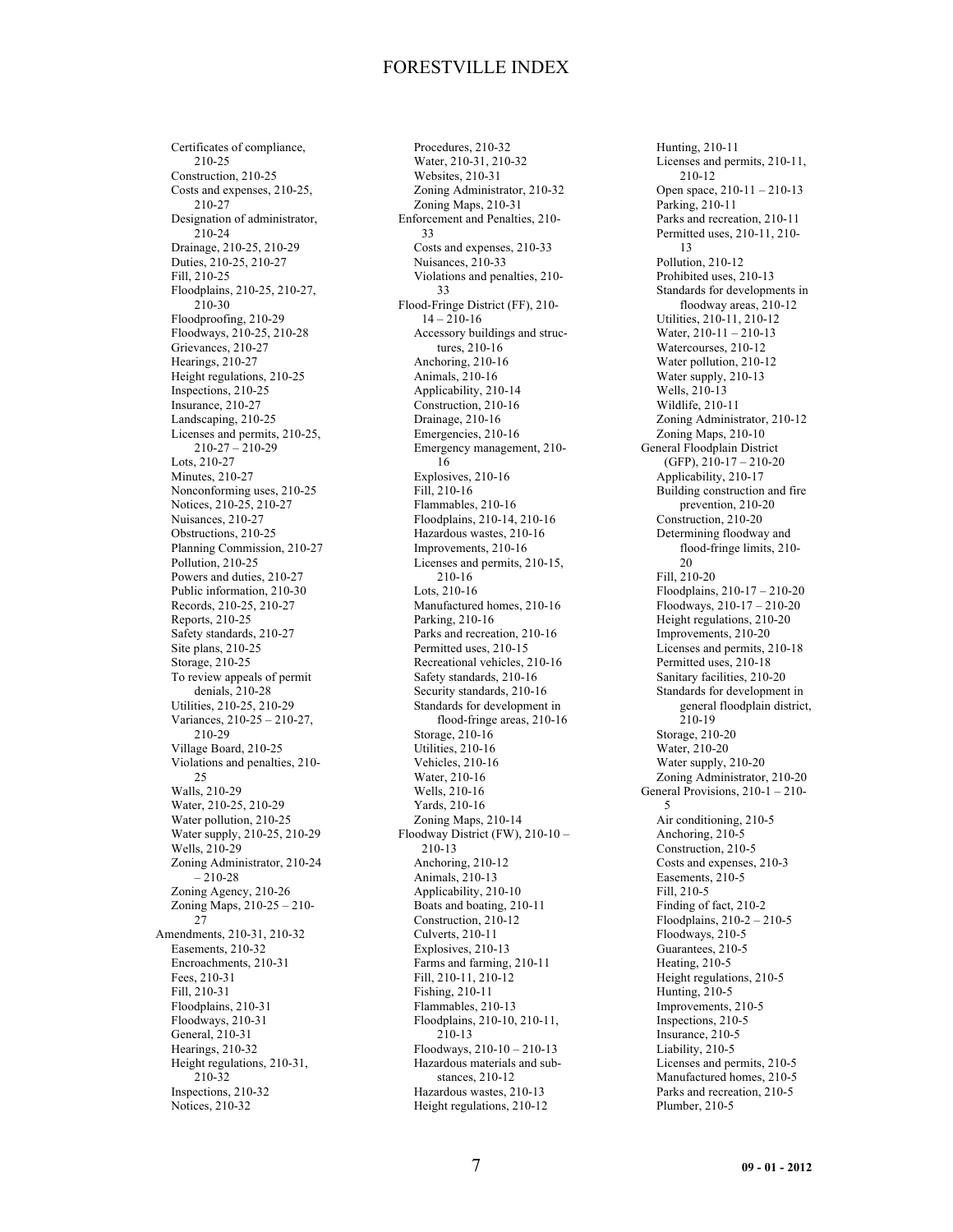Safety standards, 210-2 Statement of purpose, 210-3 Statutory authority, 210-1 Title, 210-4 Ventilation, 210-5 Village Clerk, 210-5 Water, 210-5 Zoning Administrator, 210-5 Zoning Maps, 210-5 General Standards Applicable to all Floodplain Districts, 210-  $6 - 210 - 9$ Anchoring, 210-9 Blocks, 210-6 Camping, 210-9 Culverts, 210-8 Development requiring state permits, 210-8 Emergencies, 210-9 Floodplains, 210-6 – 210-9 Floodways, 210-6, 210-8 Garbage, rubbish and refuse, 210-9 Gas, 210-9 Height regulations, 210-6 Hydraulic and hydrologic analyses, 210-6 Licenses and permits, 210-6 – 210-9 Notices, 210-9 Obstructions, 210-6 Public or private campgrounds, 210-9 Signs, 210-9 Storage, 210-6 Water, 210-6, 210-8 Watercourse alterations, 210-7 Watercourses, 210-7 Wells, 210-9 Zoning Administrator, 210-6, 210-7, 210-9 Zoning Maps, 210-6, 210-8 Nonconforming Uses, 210-21 – 210-23 Accessory buildings and structures, 210-21 Accessory uses, 210-21 Construction, 210-21 Costs and expenses, 210-21 Decks, 210-21 Fill, 210-22, 210-23 Flood-fringe areas, 210-23 Floodway areas, 210-22 Floodways, 210-22 General, 210-21 Grades and grading, 210-22 Height regulations, 210-22 Licenses and permits, 210-22, 210-23 Obstructions, 210-22 Parking, 210-22 Plan Commission, 210-23 Records, 210-21 Sewage disposal, private, 210- 23 Storage, 210-22, 210-23 Utilities, 210-21, 210-22 Variances, 210-22, 210-23

Walls, 210-21 Water, 210-21 – 210-23 Water supply, 210-21 Wells, 210-22, 210-23 Terminology, 210-34, 210-35 Definitions, 210-35 Word usage, 210-34 **FLOODWAY DISTRICT (FW)** Floodplain zoning, 210-10 – 210- 13 **FLOODWAYS** Floodplain zoning, 210-5, 210-6, 210-8, 210-10 – 210-13, 210- 17 – 210-20, 210-22, 210-25, 210-28, 210-31 **FLY ASH** Nuisances, 287-3 *See also* ASHES **FOOD ESTABLISHMENTS,** *see* RESTAURANTS **FOOD SERVICE ESTABLISH-MENTS,** *see* RESTAURANTS **FUEL** Building construction and fire prevention, 160-6 Direct sellers, 182-3 Sewers, 335-8 Vehicles and traffic, 382-3 Zoning, 395-18 **FUMES** Nuisances, 287-3 *See also* GAS; GASES; ODORS; VAPORS

#### **– G –**

**GAMBLING** Intoxicating liquor and fermented malt beverages, 234-9 Nuisances, 287-4 Peace and good order, 309-1, 309-9 *See also* BINGO **GAMES OF CHANCE,** *see* BIN-GO **GAMING,** *see* BINGO **GARAGES** Building construction and fire prevention, 160-8, 160-11 Mobile homes and mobile home parks, 270-2 Zoning, 395-17, 395-73 **GARAGE SALES,** *see* SALES **GARBAGE, RUBBISH AND RE-FUSE** Direct sellers, 182-7 Floodplain zoning, 210-9 Mobile homes and mobile home parks, 270-3, 270-10 Nuisances, 287-3 Peace and good order, 309-11, 309-14 Sewers, 335-8 Zoning, 395-18, 395-24, 395-73 *See also* TRASH

**GARDEN APARTMENTS,** *see* APARTMENTS **GAS** Building construction and fire prevention, 160-6 Floodplain zoning, 210-9 Mobile homes and mobile home parks, 270-9 Sewers, 335-8 Streets and sidewalks, 354-4 Subdivision of land, 360-6 Zoning, 395-17, 395-18 *See also* FUMES; ODORS **GAS CODE,** *see* STANDARD GAS CODE **GASES** Nuisances, 287-3 Zoning, 395-39 *See also* FUMES; ODORS **GAS STATIONS** Zoning, 395-17 *See also* SERVICE STATIONS **GENERAL FLOODPLAIN DIS-TRICT (GFP)** Floodplain zoning, 210-17 – 210- 20 **GENERAL PROVISIONS** Construction and Penalties, 1-1 – 1-4 Clerk to file documents incorporated by reference, 1-3 Conflict, 1-2 Costs and expenses, 1-4 Records, 1-3 Rules of construction, 1-1 Violations and penalties, 1-4 **GLASS** Peace and good order, 309-11 Sewers, 335-8 Zoning, 395-18 **GOOD ORDER,** *see* PEACE AND GOOD ORDER **GRADES AND GRADING** Floodplain zoning, 210-22 Mobile homes and mobile home parks, 270-6 Streets and sidewalks, 354-1 Subdivision of land, 360-4, 360-5, 360-7 Vehicles and traffic, 382-4 Zoning, 395-52, 395-62, 395-73 **GRASS,** *see* BRUSH, GRASS AND WEEDS **GRASS CLIPPINGS,** *see* BRUSH, GRASS AND WEEDS **GRAVEYARDS,** *see* CEMETER-IES **GRIEVANCES** Floodplain zoning, 210-27 **GUARANTEES** Direct sellers, 182-7 Floodplain zoning, 210-5 Mobile homes and mobile home parks, 270-3, 270-13 Peace and good order, 309-4 **GUNS** Peace and good order, 309-2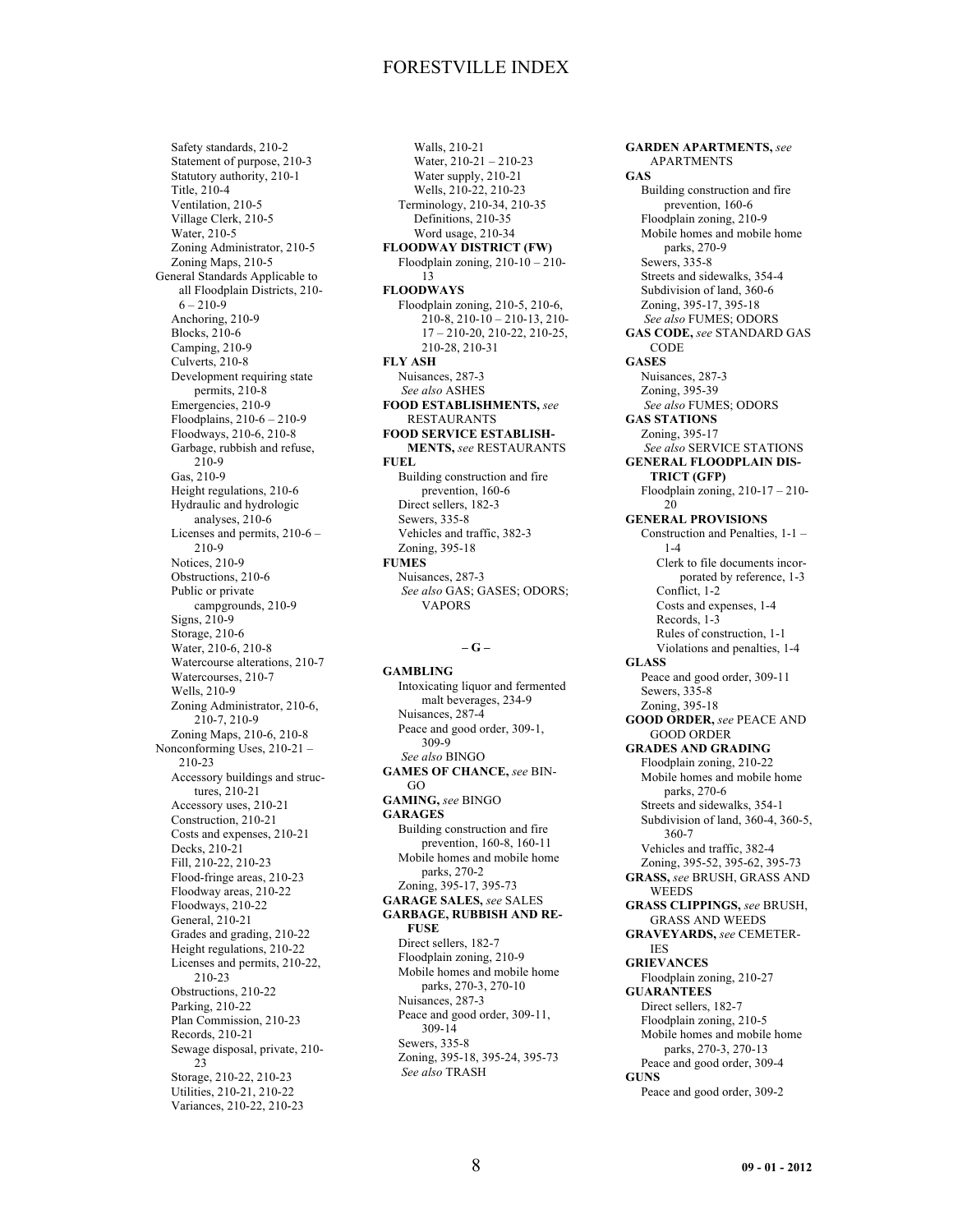*See also* FIREARMS; WEAP-ONS **GUTTERS** Nuisances, 287-3 Subdivision of land, 360-6

**– H –**

**HANDICAPPED PARKING,** *see* PARKING **HAWKING,** *see* PEDDLING AND SOLICITING; TRANSIENT MERCHANTS **HAZARDOUS MATERIALS AND SUBSTANCES** Floodplain zoning, 210-12 **HAZARDOUS WASTES** Floodplain zoning, 210-13, 210- 16 **HEALTH AND SANITATION,** *see* SANITATION **HEALTH BOARD,** *see* BOARD OF HEALTH **HEALTH DEPARTMENT,** *see* BOARD OF HEALTH **HEALTH NUISANCES,** 287-3 Animals, 145-8 **HEALTH OFFICER** Animals, 145-4 Boards and commissions, 12-4 Direct sellers, 182-4 Mobile homes and mobile home parks, 270-4 *See also* BOARD OF HEALTH **HEARINGS** Direct sellers, 182-9 Finance and taxation, 35-1 Floodplain zoning, 210-27, 210- 32 Intoxicating liquor and fermented malt beverages, 234-11 Licenses and permits, 256-16 Village Board, 116-4 Zoning, 395-73, 395-76 **HEATING** Building construction and fire prevention, 160-5, 160-11 Floodplain zoning, 210-5 Streets and sidewalks, 354-4 Zoning, 395-43 **HEATING, VENTILATING AND AIR CONDITIONING CODE** Building construction and fire prevention, 160-5 **HEDGES** Nuisances, 287-5 Zoning, 395-23, 395-27, 395-33 *See also* FENCES **HEIGHT REGULATIONS** Direct sellers, 182-4 Floodplain zoning, 210-5, 210-6, 210-12, 210-20, 210-22, 210- 25, 210-31, 210-32 Zoning, 395-2, 395-9, 395-14 – 395-18, 395-22, 395-23, 395- 50, 395-55, 395-61, 395-62, 395-69, 395-73

*See also* FENCES **HIGH-GRADE OFFICE PAPER,** *see* PAPER **HIGHWAYS,** *see* STREETS AND SIDEWALKS **HOLIDAYS** Peace and good order, 309-14 **HOME OCCUPATIONS** Zoning, 395-14, 395-15, 395-26 **HOSPITALS** Intoxicating liquor and fermented malt beverages, 234-5 Zoning, 395-17 – 395-19, 395-24, 395-37, 395-54 **HOTELS** Intoxicating liquor and fermented malt beverages, 234-5, 234- 10 Peace and good order, 309-1 Zoning, 395-17, 395-24, 395-54 *See also* MOTELS **HOUSES OF WORSHIP,** *see* CHURCHES; PLACES OF WORSHIP **HOUSING AUTHORITY** County Housing Authority, 50-1 **HUNTING** Floodplain zoning, 210-5, 210-11 Peace and good order, 309-2

### **– I –**

**ICE REMOVAL,** *see* SNOW AND ICE REMOVAL **I GENERAL INDUSTRIAL DIS-TRICT** Zoning, 395-18 **ILLICIT DISCHARGES, ACTIV-ITIES AND CONNEC-TIONS,** *see* SEWAGE DIS-POSAL, PRIVATE; SEWERS **ILLUMINATION,** *see* LIGHTING **IMPACT FEES,** *see* FEES **IMPOUNDMENT** Animals, 145-5 **IMPROVEMENTS** Boards and commissions, 12-2 Finance and taxation, 35-2, 35-4 Floodplain zoning, 210-5, 210-16, 210-20 Subdivision of land, 360-3, 360-4, 360-6, 360-9 Zoning, 395-42, 395-67, 395-73, 395-76 **INDEMNIFICATION,** *see* LIA-BILITY **INDUSTRIAL DISTRICTS** Zoning, 395-10, 395-18, 395-43, 395-55, 395-62, 395-71 **INDUSTRIAL WASTES** Nuisances, 287-3 **INFESTATION** Animals, 145-8 Zoning, 395-67 **INSECTS** Nuisances, 287-3 *See also* VECTORS

**INSPECTIONS** Boards and commissions, 12-1 Building construction and fire prevention, 160-1, 160-6, 160-11, 160-13 Finance and taxation, 35-1 Floodplain zoning, 210-5, 210-25, 210-32 Licenses and permits, 256-15 Mobile homes and mobile home parks, 270-4, 270-11 Nuisances, 287-8 Officers and employees, 83-8, 83- 15 Peace and good order, 309-1 Records, 97-2 – 97-4 Sewers, 335-4, 335-10, 335-15 Zoning, 395-11, 395-73, 395-74 *See also* BUILDING INSPEC-TOR **INSURANCE** Floodplain zoning, 210-5, 210-27 Records, 97-2 Zoning, 395-17, 395-73 **INTOXICATING BEVERAGES** Intoxicating liquor and fermented malt beverages, 234-3 – 234- 5, 234-9 – 234-11 Licenses and permits, 256-1 Nonintoxicating and soda water beverages, 281-2 Nuisances, 287-4 Parks and recreation, 302-2 **INTOXICATING LIQUOR AND FERMENTED MALT BEV-ERAGES** Licensing, 234-1 – 234-14 Alcoholic beverages, 234-5 Apartments, 234-5 Assessments, 234-5 Charges, 234-12 Churches, 234-5 Classes of licenses and fees, 234-3 Closing hours, 234-10 Disorderly conduct, 234-9 Fees, 234-3, 234-6, 234-7 Form and expiration of licenses, 234-6 Gambling, 234-9 Hearings, 234-11 Hospitals, 234-5 Hotels, 234-5, 234-10 Intoxicating beverages, 234-3  $-234-5, 234-9-234-11$ Liability, 234-5 License application, 234-4 License restrictions, 234-5 Licenses and permits, 234-2 – 234-14 Licenses, permits, authorization required, 234-2 Nonrenewal of licenses, 234- 12 Notices, 234-12 Plumber, 234-5 Posting and care of licenses, 234-8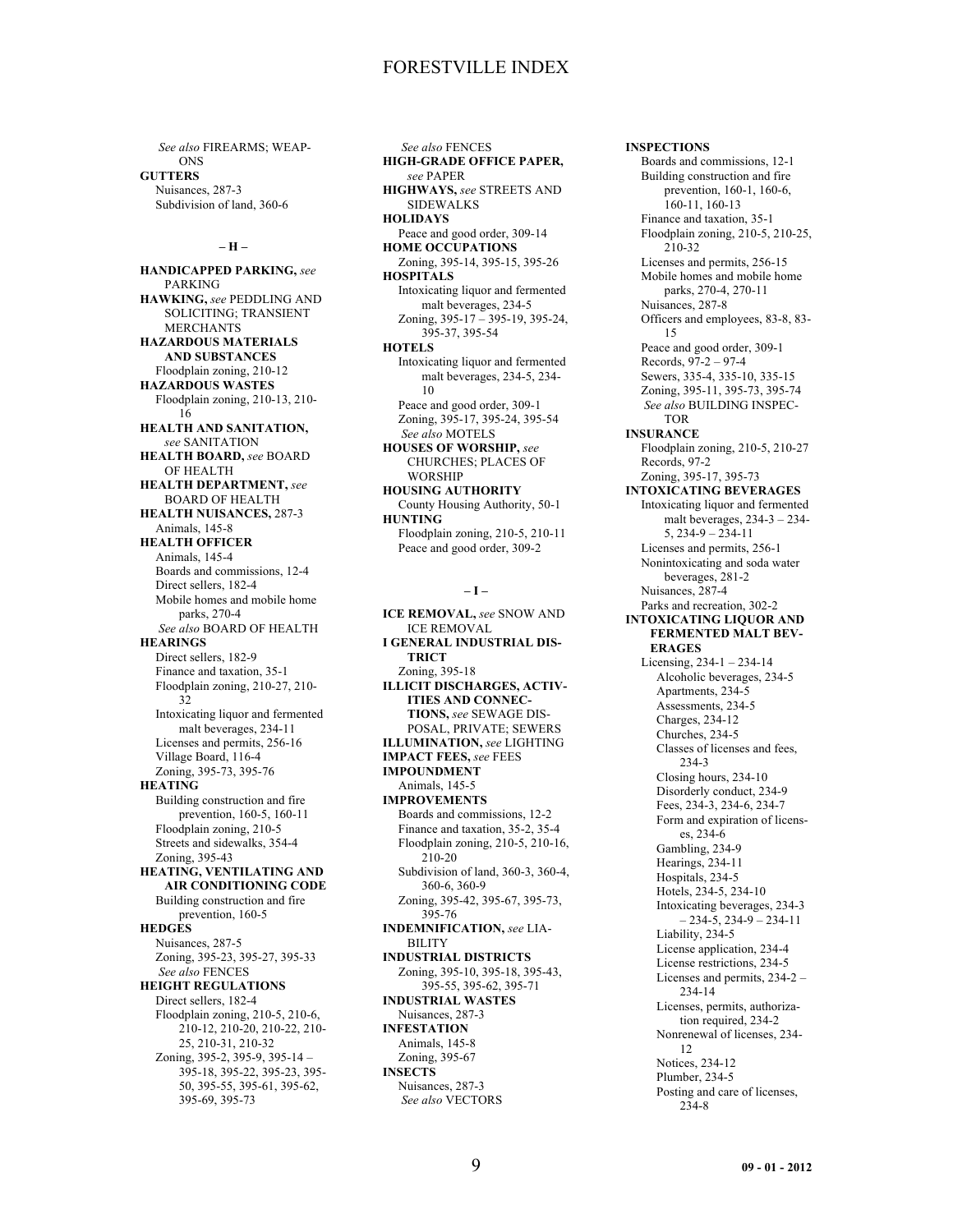Regulation of licensed premises and licensees, 234-9 Restaurants, 234-5, 234-10 Revocation and suspension of licenses, 234-11 Safety standards, 234-5, 234-9 Sales, 234-1, 234-2, 234-5, 234-9, 234-10 Sanitation, 234-5, 234-9 Schools, 234-5 State statutes adopted, 234-1 Storage, 234-4 Transfer of licenses, 234-7 Village Board, 234-3, 234-11, 234-12 Violations and penalties, 234- 1, 234-5, 234-11 – 234-14 Violations by agents and employees, 234-13 Walls, 234-4 Nude Dancing in Licensed Establishments, 234-15 – 234-18 Advertising, 234-16 Definitions, 234-17 Exemptions, 234-16 Licenses and permits, 234-15, 234-16, 234-18 Prohibited acts, 234-15 Violations and penalties, 234- 18 **INVESTIGATIONS** Animals, 145-8 Direct sellers, 182-5 Mobile homes and mobile home parks, 270-4

### **– J –**

Zoning, 395-77

**JUVENILES,** *see* CURFEW; MI-**NORS** 

### **– K –**

**KENNELS** Zoning, 395-26, 395-29, 395-54

### **– L –**

**LANDFILLS** Zoning, 395-18 **LANDSCAPING** Animals, 145-7 Floodplain zoning, 210-25 Zoning, 395-42, 395-58, 395-73 **LAND USE,** *see* SUBDIVISION OF LAND **LAWNS,** *see* BRUSH, GRASS AND WEEDS **LEAF WASTE,** *see* BRUSH, GRASS AND WEEDS **LIABILITY** Finance and taxation, 35-6 Floodplain zoning, 210-5 Intoxicating liquor and fermented malt beverages, 234-5

Mobile homes and mobile home parks, 270-13 Officers and employees, 83-9, 83- 11 Peace and good order, 309-8, 309-15 Streets and sidewalks, 354-4, 354-5, 354-7 Subdivision of land, 360-8 Zoning, 395-73 **LIBRARIES** Sex offenders, 341-4 Zoning, 395-14, 395-17, 395-54 **LICENSES AND PERMITS,** 256- 1 – 256-17, 270-3, 281-2 Animals, 145-1, 145-2, 145-6, 145-7, 145-9 Application, 256-4 Building construction and fire prevention, 160-1, 160-8,  $160-15 - 160-17$ Charges, 256-16 Cigarettes, 169-2, 169-3 Compliance required, 256-11 Consent to inspection, 256-15 Direct sellers, 182-4, 182-10 Display of licenses, 256-10 Dogs, 256-1 Exemptions, 256-13 Fees, 256-1, 256-5 Finance and taxation, 35-5 Floodplain zoning, 210-5 – 210-9, 210-11, 210-12, 210-15, 210- 16, 210-18, 210-22, 210-23, 210-25, 210-27 – 210-29 Form of licenses, 256-8 Granting of licenses, 256-6 Hearings, 256-16 Inspections, 256-15 Intoxicating beverages, 256-1 Intoxicating liquor and fermented malt beverages, 234-2 – 234- 16, 234-18 License fees, 256-5 Licenses required, 256-1, 256-3 Mobile homes and mobile home parks, 256-1, 270-2 – 270-4, 270-11 – 270-14 Nonintoxicating and soda water beverages, 281-2, 281-3 Notices, 256-16 Nuisances, 287-4 – 287-6 Officers and employees, 83-8 Parks and recreation, 256-1 Peace and good order, 309-4,  $309-12 - 309-14$ Records, 97-2, 256-9 Records of licenses, 256-9 Renewal of licenses, 256-14 Revocation and suspension of licenses, 256-16 Sewers, 335-4, 335-10 Sex offenders, 341-4 Streets and sidewalks, 354-2, 354-4, 354-5 Subdivision of land, 360-1, 360- 11 Terms interchangeable, 256-2

Transfer of licenses, 256-12 Vehicles, 256-10 Vehicles and traffic, 382-3 Village Board, 256-1, 256-4, 256- 6, 256-16 Village President, 256-16 Violations and penalties, 256-15, 256-17 Water, 256-1 Zoning, 395-4, 395-21, 395-36, 395-54, 395-57, 395-58, 395- 60, 395-71 – 395-73, 395-76 *See also* BUILDING PERMITS **LIENS** Sewers, 335-5, 335-6, 335-12 **LIGHTING** Mobile homes and mobile home parks, 270-3, 270-11 Zoning, 395-32, 395-73 *See also* STREETLIGHTING **LIQUOR,** *see* INTOXICATING LIQUOR AND FERMENTED MALT BEVERAGES **LITTER** Direct sellers, 182-7 **LITTERING** Peace and good order, 309-11 **LOTS** Animals, 145-7 Floodplain zoning, 210-16, 210- 27 Subdivision of land, 360-3, 360-5, 360-7 Zoning, 395-12, 395-14 – 395-18, 395-46, 395-51, 395-71 – 395-73, 395-76

Terms of licenses, 256-7

### **– M –**

**MALT BEVERAGES,** *see* INTOX-ICATING LIQUOR AND FERMENTED MALT BEV-ERAGES **MANUFACTURED HOMES** Floodplain zoning, 210-5, 210-16 **MANURE** Animals, 145-8 Sewers, 335-8 **MAP, OFFICIAL,** *see* ZONING MAPS **MASTER PLAN** Boards and commissions, 12-2 Subdivision of land, 360-8 *See also* COMPREHENSIVE PLAN **MEETINGS** Officers and employees, 83-8, 83- 9 Records, 97-2 Subdivision of land, 360-4 Village Board, 116-2 – 116-4, 116-12 Zoning, 395-76 **MINORS** Peace and good order, 309-15 Sex offenders, 341-4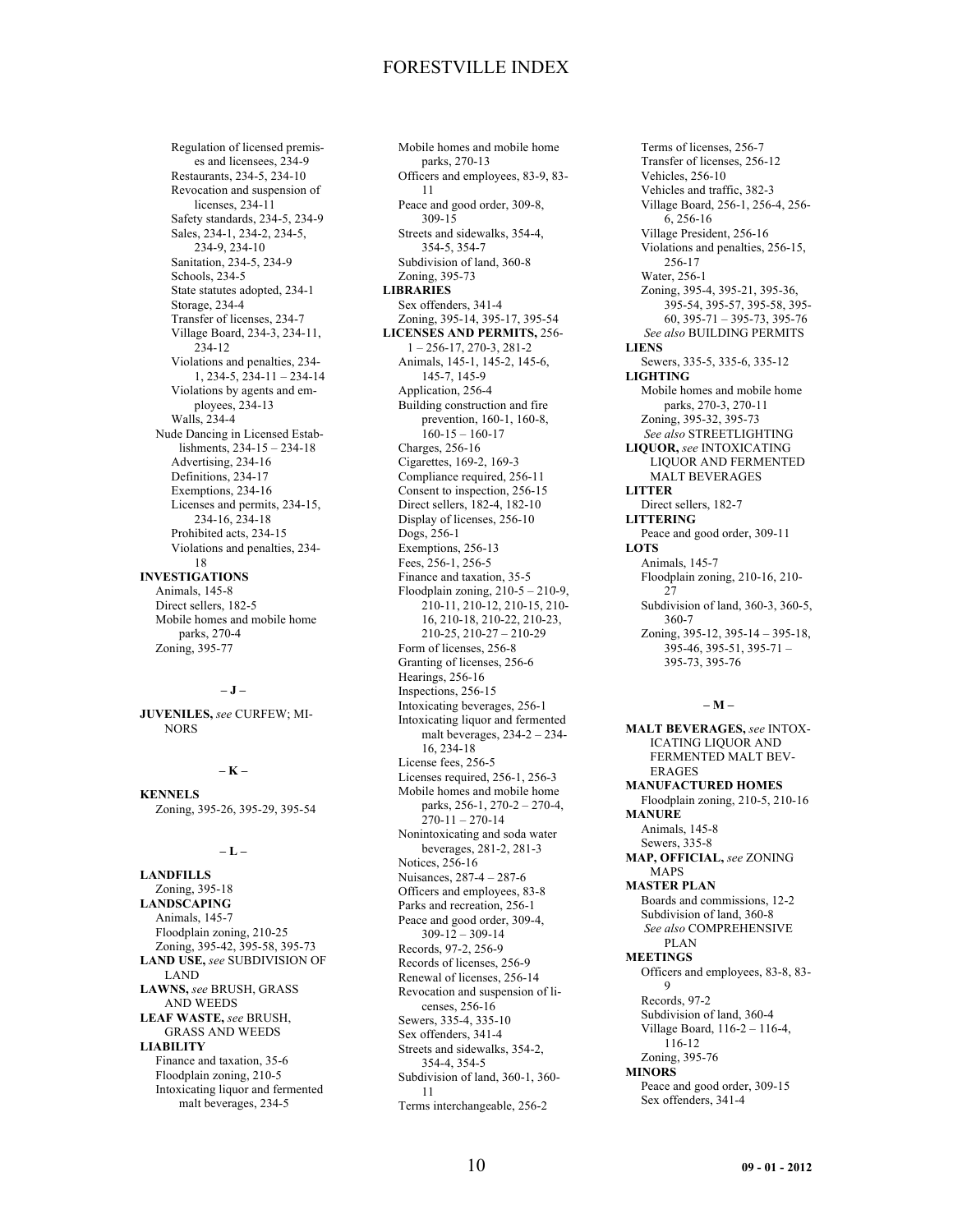*See also* CURFEW **MINUTES** Floodplain zoning, 210-27 Officers and employees, 83-8 Records, 97-2 Sewers, 335-1 Subdivision of land, 360-4 Village Board, 116-4 Zoning, 395-76 **MOBILE HOMES AND MOBILE HOME PARKS** Animals, 270-11 Applicability of plumbing, electrical and building codes, 270-12 Assessor, 270-13 Bonds, 270-3 Building Inspector, 270-4, 270-8 Camps, 270-11 Communicable diseases, 270-11 Construction, 270-8 Costs and expenses, 270-3 Definitions, 270-1 Drainage, 270-6, 270-10 Driveways, 270-3, 270-6 Duties, 270-11 Emergencies, 270-2 Fees, 270-3, 270-11, 270-13 Fire extinguishers, 270-8, 270-9 Fire extinguishers required, 270-9 Fire Inspector, 270-9 Fire protection, 270-9 Fires, 270-11 Garages, 270-2 Garbage, rubbish and refuse, 270- 3, 270-10 Gas, 270-9 Grades and grading, 270-6 Guarantees, 270-3, 270-13 Health Officer, 270-4 Inspection and enforcement, 270- 4 Inspections, 270-4, 270-11 Investigations, 270-4 Liability, 270-13 License, 270-3 Licenses and permits, 256-1, 270- 2 – 270-4, 270-11 – 270-14 Lighting, 270-3, 270-11 Location of mobile home parks, 270-5 Location outside parks, 270-2 Management, 270-11 Monthly parking permit fee, 270- 13 Notices, 270-13 Odors, 270-10 Parking, 270-2, 270-3, 270-6, 270-7, 270-11, 270-13 Park plan, 270-6 Plumber, 270-10, 270-12 Reports, 270-11 Residential districts, 270-5 Safety standards, 270-12 Sanitary facilities, 270-10 Schools, 270-3, 270-11 Screens and screening, 270-8

Service building and accommodations, 270-8 Toilet facilities, 270-3, 270-6 – 270-8, 270-10 Towing, 270-11 Trapped, 270-10 Utilities, 270-3 Vehicles, 270-11 Village Board, 270-2 – 270-4, 270-11 Village Clerk, 270-3, 270-4, 270- 13 Village Treasurer, 270-3, 270-13 Violations and penalties, 270-3, 270-11, 270-14 Warrants, 270-4 Waste and garbage disposal, 270- 10 Water, 270-3, 270-7, 270-8, 270- 10 Water supply, 270-3, 270-7 Yards, 270-2, 270-5 Zoning, 395-17, 395-18, 395-54 *See also* MANUFACTURED **HOMES MONUMENTS** Boards and commissions, 12-2 Zoning, 395-50 **MOTELS** Zoning, 395-17, 395-24, 395-54 *See also* HOTELS **MULTIFAMILY DWELLINGS** Building construction and fire prevention, 160-13 Zoning, 395-16, 395-47, 395-54, 395-73 **MUNICIPAL CLERK,** *see* COUNTY CLERK; VILLAGE **CLERK** 

### **– N –**

**NATURAL FEATURES** Subdivision of land, 360-5 **NATURAL RESOURCES** Sewers, 335-14 **NEWSPAPER** Zoning, 395-17 **NEWSPAPERS** Zoning, 395-73 *See also* PAPER **NOISE** Direct sellers, 182-7 Peace and good order, 309-7 Zoning, 395-24, 395-28 – 395-31, 395-34, 395-38, 395-40, 395- 45 *See also* DISORDERLY CON-DUCT; DISTURBING THE PEACE; PEACE AND GOOD ORDER

**NONCONFORMING BUILD-INGS, STRUCTURES AND USES,** *see* ACCESSORY US-ES; CONDITIONAL USES; PERMITTED USES; PROHIB-ITED USES **NONCONFORMING SIGNS** Zoning, 395-65 *See also* SIGNS **NONCONFORMING USES** Floodplain zoning, 210-21 – 210- 23, 210-25 Zoning, 395-65 – 395-71 *See also* ACCESSORY USES; CONDITIONAL USES; PERMITTED USES; PRO-HIBITED USES **NONINTOXICATING AND SO-DA WATER BEVERAGES,** 281-2 Fees, 281-2 Intoxicating beverages, 281-2 Licenses, 281-2 Licenses and permits, 281-2, 281- 3 Sales, 281-2 State statute adopted, 281-1 Violations and penalties, 281-3 **NOTICES** Building construction and fire prevention, 160-1, 160-6 Direct sellers, 182-7, 182-9 Finance and taxation, 35-1, 35-2 Fire protection service, 39-2 Floodplain zoning, 210-9, 210-25, 210-27, 210-32 Intoxicating liquor and fermented malt beverages, 234-12 Licenses and permits, 256-16 Mobile homes and mobile home parks, 270-13 Nuisances, 287-8, 287-9 Officers and employees, 83-3 Peace and good order, 309-1 Records, 97-2, 97-4 Sewers, 335-4, 335-6, 335-16, 335-17 Streets and sidewalks, 354-4 Village Board, 116-2, 116-12 Zoning, 395-61, 395-73, 395-76 **NUISANCES** Abandonment, 287-3 Abatement of public nuisances, 287-8 Animals, 145-8, 287-3, 287-5, 287-6 Brush, grass and weeds, 287-3 Building construction and fire prevention, 160-2 Building Inspector, 287-8 Charges, 287-8, 287-9 Conditional uses, 287-6 Construction, 287-5 Cost of abatement, 287-9 Costs and expenses, 287-8, 287-9 Crosswalks, 287-5 Disorderly houses, 287-4 Dust, 287-3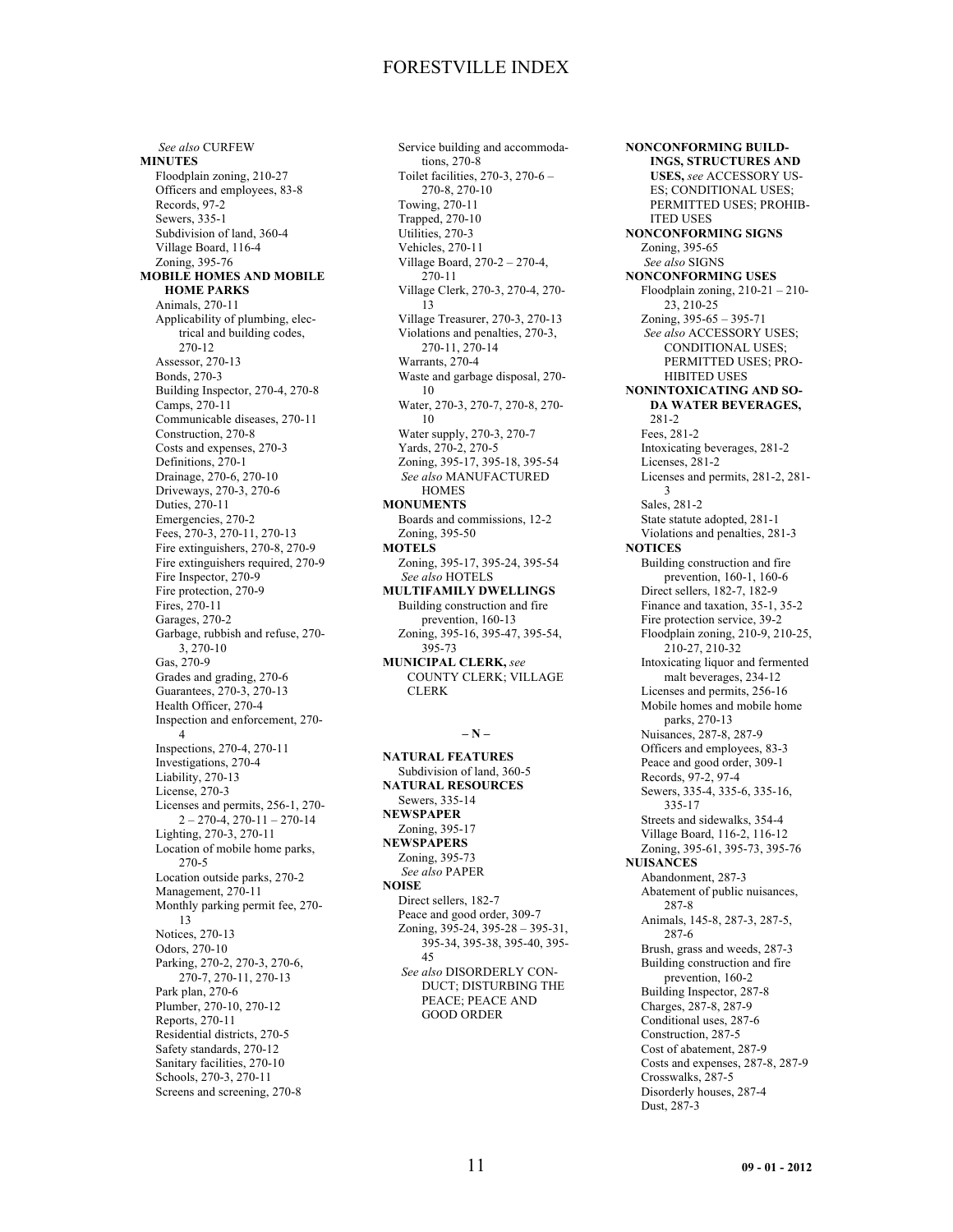Emergencies, 287-8 Excavations, 287-5 Fences, 287-5 Fire protection, 287-5 Firewood, 287-7 Fireworks, 287-5 Floodplain zoning, 210-27, 210- 33 Fly ash, 287-3 Fumes, 287-3 Gambling, 287-4 Garbage, rubbish and refuse, 287- 3 Gases, 287-3 Gutters, 287-3 Health nuisances, 287-3 Hedges, 287-5 Industrial wastes, 287-3 Insects, 287-3 Inspections, 287-8 Intoxicating beverages, 287-4 Junk and junked vehicles, 287-7 Licenses and permits, 287-4 – 287-6 Nondomestic animals prohibited, 287-6 Notices, 287-8, 287-9 Obstructions, 287-5 Odors, 287-3 Peace and good order, 309-13 Pedestrians, 287-5 Pollution, 287-3 Privies, 287-3 Privy vaults, 287-3 Prohibited uses, 287-5 Public nuisance defined, 287-2 Public nuisances affecting health, 287-3 Public nuisances affecting peace and safety, 287-5 Public nuisances offending morals and decency, 287-4 Public nuisances prohibited, 287- 1 Recreational equipment, 287-7 Reports, 287-8 Safety standards, 287-2, 287-4, 287-5, 287-8 Sales, 287-3, 287-4, 287-7 Screens and screening, 287-7 Setbacks, 287-7 Sewers, 335-8 Signs, 287-5 Smoke, 287-3 Storage, 287-7 Trash, 287-3 Trees, 287-5 Vehicles, 287-5, 287-7 Vermin, 287-3 Village Clerk, 287-8 Village President, 287-8 Violations and penalties, 287-4, 287-5, 287-9, 287-10 Warrants, 287-8 Water, 287-2, 287-3 Wells, 287-3 Yards, 287-7

Zoning, 395-28 – 395-30, 395-34, 395-38 **NUISANCES, HEALTH,** *see* HEALTH NUISANCES **NUISANCES, PUBLIC HEALTH,** *see* HEALTH NUISANCES **NURSING HOMES** Zoning, 395-15, 395-16, 395-36

### **– O –**

**OBSTRUCTIONS** Floodplain zoning, 210-6, 210-22, 210-25 Nuisances, 287-5 Sewers, 335-8 Streets and sidewalks, 354-4, 354-6 **OCCUPANCY PERMITS,** *see* CERTIFICATES OF OCCU-PANCY **ODORS** Mobile homes and mobile home parks, 270-10 Nuisances, 287-3 Zoning, 395-24, 395-28 – 395-30, 395-38, 395-43 *See also* FUMES; GAS; GASES **OFF-DUTY POLICE OFFICERS,** *see* POLICE OFFICERS **OFFENSES,** *see* VIOLATIONS AND PENALTIES **OFFICE OF EMERGENCY MANAGEMENT,** *see* EMERGENCY MANAGE-MENT **OFFICERS AND EMPLOYEES** Appointed officials, 83-2 Appointments, 83-1, 83-3, 83-5, 83-8, 83-15 Assessments, 83-11 Assessor, 83-8, 83-11 Attorney duties, 83-12 Bonds, 83-3, 83-9, 83-10 Building Inspector, 83-2, 83-15 Compensation, 83-10, 83-11 Confidentiality, 83-12 Construction, 83-15 County Clerk, 83-8 Deputy Village Treasurer, 83-10 Disability, 83-10 Duties, 83-8 – 83-12, 83-15 Elected officials, 83-1 Emergencies, 83-2, 83-14 Emergency Government Director, 83-14 Finance and taxation, 35-5 Inspections, 83-8, 83-15 Liability, 83-9, 83-11 Licenses and permits, 83-8 Meetings, 83-8, 83-9 Minutes, 83-8 Notices, 83-3 Oaths and bonds, 83-3 Police officers, 83-13 Qualifications, 83-8, 83-11

Receipt of gifts and gratuities, 83- 7 Records, 83-8 Removals, 83-4 Reports, 83-12 Salaries, 83-6 Salaries and compensation, 83-6 Utilities, 83-14 Vacancies, 83-5, 83-10 Village Attorney, 83-2 Village Board, 83-1, 83-2, 83-4 – 83-11, 116-1 Village Clerk, 83-2, 83-8 – 83-11 Village President, 83-1, 83-5 Village Treasurer, 83-2, 83-9, 83- 10 Village Trustee, 83-1 Violations and penalties, 83-7, 83-9 **OFFICIAL MAP** Sex offenders, 341-4 Subdivision of land, 360-3, 360-5, 360-8 *See also* ZONING MAPS **OFFICIAL ZONING MAP,** *see* ZONING MAPS **OFF-STREET LOADING,** *see* PARKING **OFF-STREET PARKING** Zoning, 395-54, 395-56, 395-58, 395-73, 395-76 *See also* PARKING **ONE-FAMILY DWELLINGS,** *see* SINGLE-FAMILY DWELL-INGS **OPEN BURNING,** *see* BURNING; FIRES **OPEN FIRES,** *see* BURNING; FIRES **OPEN SPACE** Floodplain zoning, 210-11 – 210- 13 Subdivision of land, 360-8 Zoning, 395-47, 395-49, 395-73 **OPERATING PERMITS,** *see* LI-CENSES AND PERMITS **ORDER,** *see* PEACE AND GOOD ORDER **OUTDOOR BURNING,** *see* BURNING; FIRES

### **– P –**

**PAPER** Peace and good order, 309-14 Zoning, 395-18 *See also* NEWSPAPERS **PARKING** Boards and commissions, 12-2 Direct sellers, 182-7 Floodplain zoning, 210-11, 210- 16, 210-22 Mobile homes and mobile home parks, 270-2, 270-3, 270-6, 270-7, 270-11, 270-13 Vehicles and traffic, 382-2, 382-4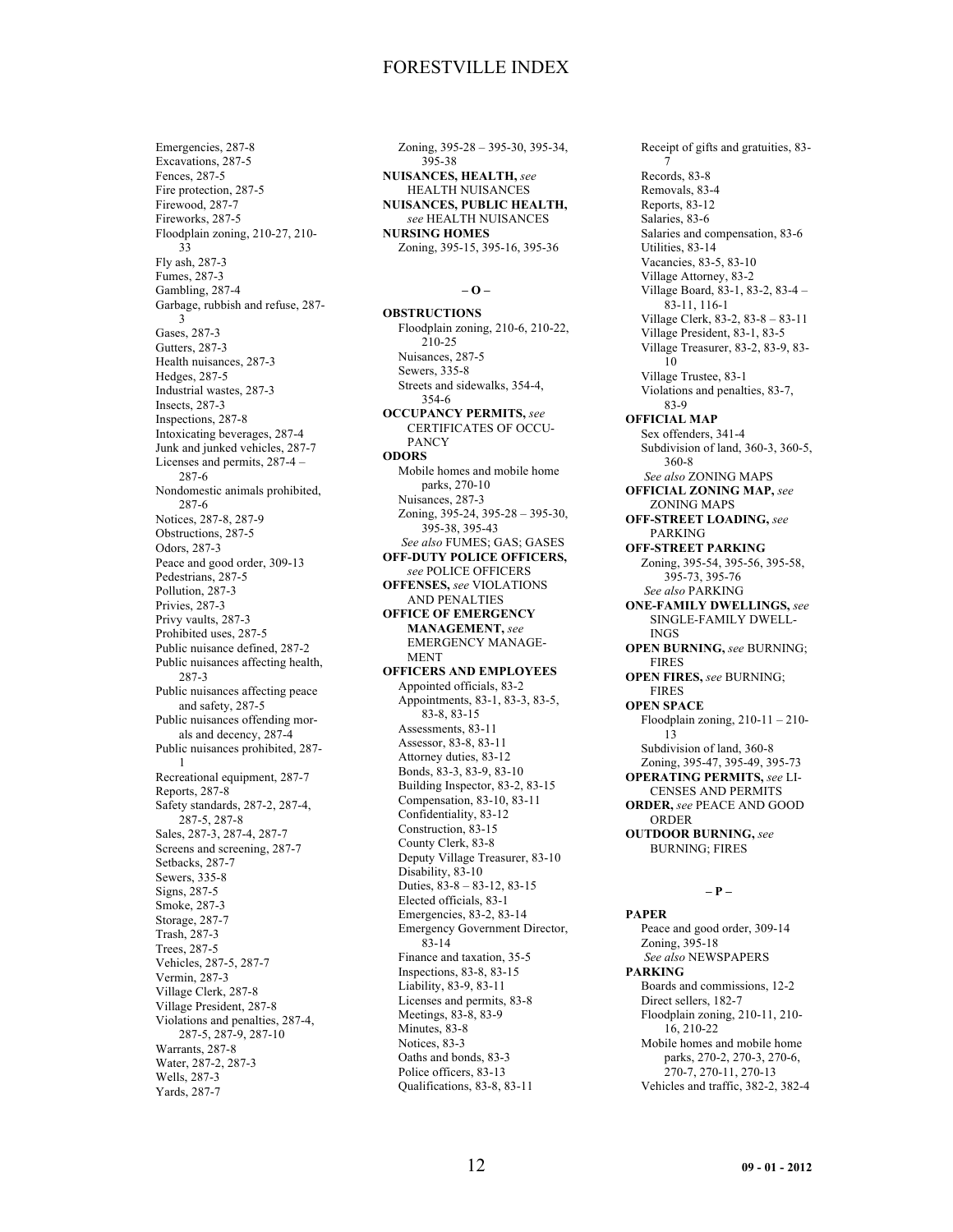Zoning, 395-17, 395-18, 395-29, 395-30, 395-38, 395-40, 395- 54 – 395-58, 395-61, 395-69, 395-73, 395-76 *See also* OFF-STREET PARK-ING **PARKING LOTS** Zoning, 395-57 **PARKING OFF-STREET,** *see* OFF-STREET PARKING **PARKS AND RECREATION** Alcohol beverages prohibited, 302-4 Bicycles, 302-1 Conduct on beaches, 302-2 Floodplain zoning, 210-5, 210-11, 210-16 Intoxicating beverages, 302-2 Licenses and permits, 256-1 Peace and good order, 309-4 Pets prohibited, 302-3 Subdivision of land, 360-1 Vehicles, 302-1, 302-2 Village Park traffic, 302-1 Violations and penalties, 302-5 Water, 302-2 Zoning, 395-14 – 395-19, 395-22, 395-32, 395-42, 395-54 *See also* PLAYGROUNDS; RECREATION AREAS **PEACE AND GOOD ORDER** Abandoned or unattended ice boxes, etc., prohibited, 309- 12 Abandonment, 309-12 Age requirements, 309-2 Alarm systems, 309-1 Animals, 309-1 Bingo, 309-9 Burning, 309-1, 309-14 Burning regulations, 309-14 Cesspools, 309-13 Costs and expenses, 309-15 Curfew, 309-8 Damage to property prohibited, 309-10 Discharging and carrying firearms and guns prohibited, 309-2 Disorderly conduct, 309-1, 309-5 Disorderly conduct prohibited, 309-5 Disturbing the peace, 309-7 Excavations, 309-13 Excessive vehicle noise, 309-7 False alarms, 309-1 Firearms, 309-2 Fires, 309-1 Fireworks, 309-4 Gambling, 309-1, 309-9 Gambling prohibited, 309-9 Garbage, rubbish and refuse, 309- 11, 309-14 Glass, 309-11 Guarantees, 309-4 Guns, 309-2 Holidays, 309-14 Hotels, 309-1 Hunting, 309-2

Inspections, 309-1 Interference with officers, 309-6 Liability, 309-8, 309-15 Licenses and permits, 309-4, 309- 12 – 309-14 Littering, 309-11 Littering prohibited, 309-11 Minors, 309-15 Noise, 309-7 Notices, 309-1 Nuisances, 309-13 Offenses against state laws subject to forfeiture, 309-1 Open cisterns, wells, basements or other dangerous excavations prohibited, 309-13 Paper, 309-14 Parks and recreation, 309-4 Playgrounds, 309-3 Police officers, 309-6 Pollution, 309-1 Records, 309-1 Restaurants, 309-1 Sale and discharge of fireworks restricted, 309-4 Sales, 309-1, 309-4, 309-12 Schools, 309-8 Smoking, 309-1 Storage, 309-1 Throwing or shooting of missiles prohibited, 309-3 Tires, 309-7 Tobacco, 309-1 Trespassing, 309-1 Vehicles, 309-1, 309-7 Village Board, 309-2, 309-4 Village President, 309-4 Violations and penalties, 309-1, 309-8, 309-13, 309-15 Water, 309-11 Weapons, 309-1 Wells, 309-13 *See also* DISORDERLY CON-DUCT; DISTURBING THE PEACE; NOISE **PEDALCYCLES,** *see* BICYCLES **PEDDLING AND SOLICITING** Direct sellers, 182-7 *See also* SALES; TRANSIENT MERCHANTS **PEDESTRIANS** Direct sellers, 182-7 Nuisances, 287-5 Zoning, 395-55, 395-73

**PEDESTRIAN WALKWAYS,** *see* **CROSSWALKS PENALTIES FOR OFFENSES,** *see* VIOLATIONS AND PEN-ALTIES **PENSIONS,** *see* RETIREMENT **PERFORMANCE BONDS,** *see* BONDS **PERFORMANCE GUARAN-TEES,** *see* GUARANTEES **PERFORMANCE STANDARDS,** *see* DESIGN STANDARDS **PERMIT PARKING,** *see* PARK-ING **PERMITS,** *see* LICENSES AND PERMITS **PERMITTED USES** Floodplain zoning, 210-11, 210- 13, 210-15, 210-18 Zoning, 395-13 – 395-19, 395-73 *See also* ACCESSORY USES; CONDITIONAL USES; NONCONFORMING USES; PROHIBITED USES **PET WASTE,** *see* FECAL MAT-TER **PET WASTE DISPOSAL,** *see* FE-CAL MATTER **PLACES OF WORSHIP** Sex offenders, 341-4 *See also* CHURCHES **PLAN COMMISSION** Boards and commissions, 12-2 Floodplain zoning, 210-23 Subdivision of land, 360-3 – 360- 9 Zoning, 395-73, 395-76 **PLANNED RESIDENTIAL DE-VELOPMENTS** Zoning, 395-73 **PLANNING COMMISSION** Floodplain zoning, 210-27 **PLASTICS** Sewers, 335-8 Zoning, 395-18 **PLAYGROUNDS** Boards and commissions, 12-2 Peace and good order, 309-3 Sex offenders, 341-4 Subdivision of land, 360-1, 360-8 Zoning, 395-14 – 395-16 *See also* PARKS AND RECRE-ATION; RECREATION AREAS **PLUMBER** Building construction and fire prevention, 160-3, 160-11, 160-14 Floodplain zoning, 210-5 Intoxicating liquor and fermented malt beverages, 234-5 Mobile homes and mobile home parks, 270-10, 270-12 Sewers, 335-4, 335-14 **PLUMBING CODE** Building construction and fire prevention, 160-3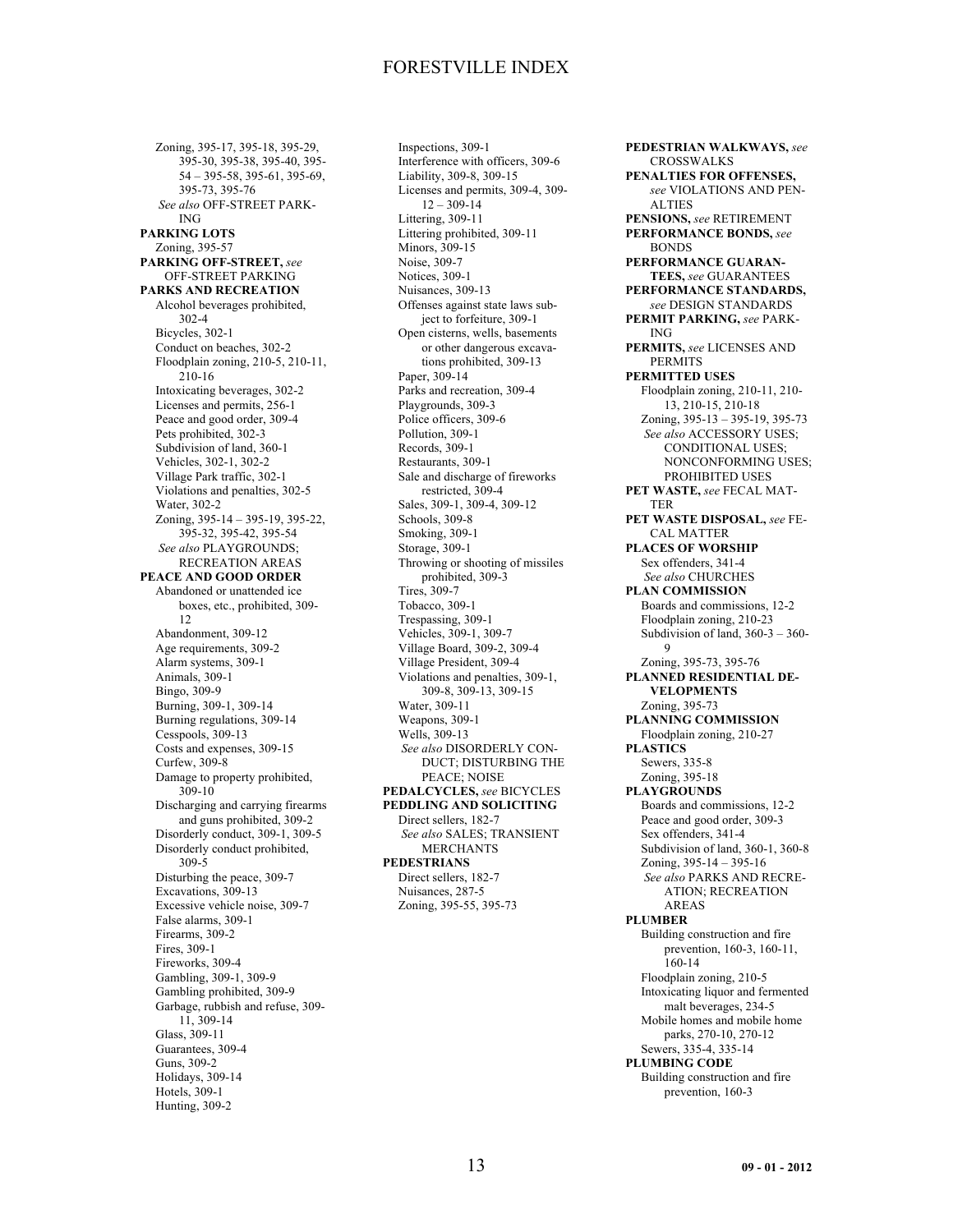**POLICE OFFICERS** Officers and employees, 83-13 Peace and good order, 309-6 **POLITICAL SIGNS,** *see* SIGNS **POLLUTION** Floodplain zoning, 210-12, 210- 25 Nuisances, 287-3 Peace and good order, 309-1 *See also* WATER POLLUTION **POOLS,** *see* SWIMMING POOLS **POOPER SCOOPERS,** *see* FE-CAL MATTER **PRELIMINARY PLANS** Zoning, 395-73 **PRELIMINARY PLATS** Subdivision of land, 360-4 **PRESERVATION OF NATURAL FEATURES,** *see* NATURAL FEATURES **PRESERVATION OF NATURAL RESOURCES,** *see* NATURAL RESOURCES **PRESIDENT,** *see* VILLAGE PRESIDENT **PRIVACY PROTECTION,** *see* CONFIDENTIALITY **PRIVIES** Nuisances, 287-3 **PRIVY VAULTS** Nuisances, 287-3 **PROHIBITED USES** Floodplain zoning, 210-13 Nuisances, 287-5 *See also* ACCESSORY USES; CONDITIONAL USES; NONCONFORMING USES; PERMITTED USES **PUBLIC HEARINGS,** *see* HEAR-INGS **PUBLIC NOTICES,** *see* NOTICES **PUBLIC SAFETY,** *see* SAFETY STANDARDS

### **– R –**

**R-1 SINGLE-FAMILY RESI-DENTIAL DISTRICT** Zoning, 395-14 **R-2 SINGLE-FAMILY AND DU-PLEX RESIDENTIAL DIS-TRICT** Zoning, 395-15 **R-3 MULTIFAMILY RESIDEN-TIAL DISTRICT** Zoning, 395-16 **RABIES CONTROL** Animals, 145-3, 145-5 **RAFFLES,** *see* GAMBLING **RATES,** *see* FEES **REAL ESTATE SIGNS** Zoning, 395-61 *See also* SIGNS **RECORDS** Access procedures, 97-1 Building construction and fire prevention, 160-1

Costs and expenses, 97-4 Destruction of records, 97-2 Direct sellers, 182-8 District Attorney, 97-1 Excavations, 97-2 Fees, 97-1 Finance and taxation, 35-2, 35-8 Floodplain zoning, 210-21, 210- 25, 210-27 General provisions, 1-3 Inspections, 97-2 – 97-4 Insurance, 97-2 Licenses and permits, 97-2, 256-9 Meetings, 97-2 Minutes, 97-2 Notice of procedure for inspection of Village records, 97-4 Notices, 97-2, 97-4 Officers and employees, 83-8 Peace and good order, 309-1 Preservation through microfilm, 97-3 Registration, 97-2 Security standards, 97-1 Sewers, 335-1 Streets and sidewalks, 354-1 Subdivision of land, 360-4, 360- 10, 360-11 Utilities, 97-2 Village Attorney, 97-1 Village Board, 97-3, 116-8, 116- 12 Village Clerk, 97-4 Zoning, 395-11, 395-71, 395-73, 395-76 *See also* MINUTES **RECREATIONAL FIRES,** *see* FIRES **RECREATIONAL VEHICLES** Floodplain zoning, 210-16 **RECREATION AREAS** Subdivision of land, 360-8 *See also* PARKS AND RECRE-ATION; PLAYGROUNDS **REFRIGERATORS, ABAN-DONED,** *see* ABANDON-MENT **REFUSE,** *see* GARBAGE, RUB-BISH AND REFUSE **REGISTRATION** Direct sellers, 182-1, 182-3 – 182-6, 182-9 Elections, 28-1 Records, 97-2 **RENTAL PROPERTY,** *see* TEN-ANTS **REPORTS** Animals, 145-4 Boards and commissions, 12-2 Building construction and fire prevention, 160-1 Direct sellers, 182-8 Floodplain zoning, 210-25 Mobile homes and mobile home parks, 270-11 Nuisances, 287-8 Officers and employees, 83-12

Sex offenders, 341-2, 341-4, 341- 6 Village Board, 116-4 **RESIDENCY REQUIREMENTS** Sex offenders, 341-1 – 341-6 **RESIDENTIAL CONSTRUC-TION,** *see* BUILDING CON-STRUCTION AND FIRE PREVENTION **RESIDENTIAL DISTRICTS** Animals, 145-7 Mobile homes and mobile home parks, 270-5 Zoning, 395-10, 395-14 – 395-16, 395-24, 395-30 – 395-33, 395-36 – 395-38, 395-41, 395-61, 395-63, 395-73 **RESTAURANTS** Intoxicating liquor and fermented malt beverages, 234-5, 234- 10 Peace and good order, 309-1 Zoning, 395-17, 395-18, 395-24, 395-27, 395-54 **RETAIL FOOD ESTABLISH-MENTS,** *see* RESTAURANTS **RETIREMENT** Sewers, 335-5 **REVIEW, BOARD OF,** *see* BOARD OF REVIEW **RIGHT TO FARM,** *see* FARMS AND FARMING **ROADS,** *see* STREETS AND SIDEWALKS **ROADSIDE MEMORIALS** Boards and commissions, 12-2 Zoning, 395-61 **RODENTS** Animals, 145-8 *See also* VECTORS **ROLLER BLADES,** *see* BICY-**CLES ROLLER SKATES,** *see* BICY-**CLES RUBBISH,** *see* GARBAGE, RUB-BISH AND REFUSE

#### **– S –**

**SAFETY STANDARDS** Building construction and fire prevention, 160-1, 160-6, 160-10, 160-14, 160-16 Floodplain zoning, 210-2, 210-16, 210-27 Intoxicating liquor and fermented malt beverages, 234-5, 234-9 Mobile homes and mobile home parks, 270-12 Nuisances, 287-2, 287-4, 287-5, 287-8 Sewers, 335-6, 335-14 Sex offenders, 341-2, 341-4 Streets and sidewalks, 354-5 Subdivision of land, 360-1, 360-3, 360-5, 360-9 Vehicles and traffic, 382-4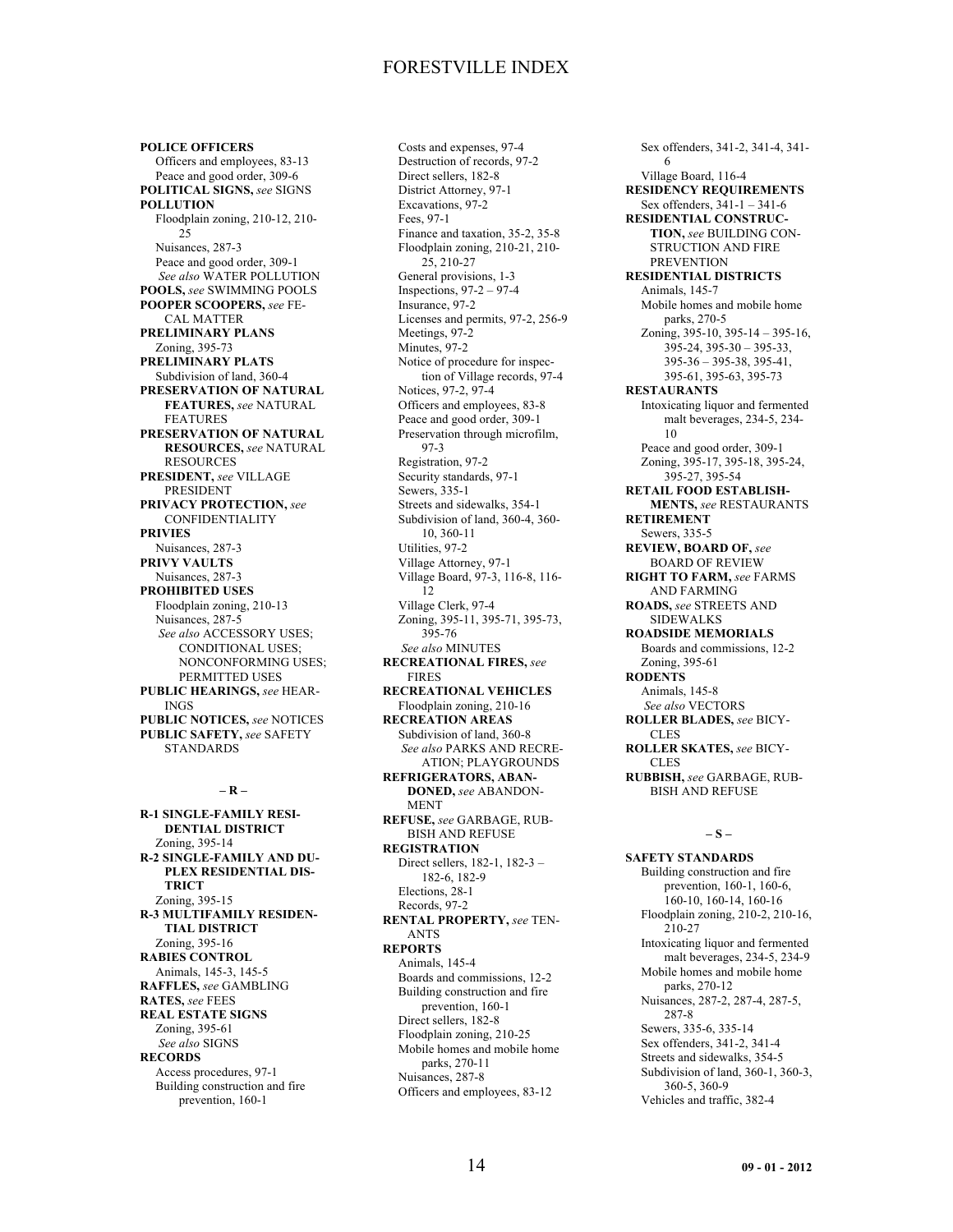Zoning, 395-2, 395-36, 395-39, 395-73, 395-76 **SALARIES AND COMPENSA-TION** Finance and taxation, 35-5 Officers and employees, 83-6 *See also* COMPENSATION **SALES** Boards and commissions, 12-2 Building construction and fire prevention, 160-6 Direct sellers, 182-1, 182-3, 182- 4, 182-7, 182-9 Intoxicating liquor and fermented malt beverages, 234-1, 234- 2, 234-5, 234-9, 234-10 Nonintoxicating and soda water beverages, 281-2 Nuisances, 287-3, 287-4, 287-7 Peace and good order, 309-1, 309-4, 309-12 Subdivision of land, 360-3 Zoning, 395-17, 395-18, 395-29, 395-45, 395-54, 395-61 *See also* DIRECT SELLERS; PEDDLING AND SOLICIT-ING; TRANSIENT MER-CHANTS **SALES, SPECIAL,** *see* TRANSI-ENT MERCHANTS **SANITARY FACILITIES** Floodplain zoning, 210-20 Mobile homes and mobile home parks, 270-10 *See also* TOILET FACILITIES **SANITARY LANDFILL,** *see* LANDFILLS **SANITATION** Intoxicating liquor and fermented malt beverages, 234-5, 234-9 **SATELLITE DISH ANTENNAS,** *see* ANTENNAS **SCHOOLS** Finance and taxation, 35-2 Intoxicating liquor and fermented malt beverages, 234-5 Mobile homes and mobile home parks, 270-3, 270-11 Peace and good order, 309-8 Sewers, 335-13 Sex offenders, 341-4 Subdivision of land, 360-1, 360-8 Zoning, 395-14 – 395-16, 395-26, 395-41, 395-54 **SCREENS AND SCREENING** Animals, 145-7 Mobile homes and mobile home parks, 270-8 Nuisances, 287-7 Zoning, 395-22, 395-23, 395-27, 395-31, 395-73 **SEARCH WARRANTS,** *see* WARRANTS **SECURITY STANDARDS** Floodplain zoning, 210-16 Records, 97-1 **SERVICE STATIONS** Zoning, 395-54

*See also* GAS STATIONS **SETBACKS** Animals, 145-7 Nuisances, 287-7 Zoning, 395-22, 395-73, 395-76 **SEWAGE DISPOSAL, PRIVATE** Floodplain zoning, 210-23 **SEWERS** Downspouts, 335-15 – 335-17 Drainage, 335-15, 335-16 Exception, 335-15 Inspections, 335-15 Notices, 335-16, 335-17 Notice to disconnect from sanitary sewage system, 335- 17 Proof of drainage, 335-16 Requirement, 335-15 Village Board, 335-15 Violations and penalties, 335- 17 Water, 335-16 Sewer Rates and Regulations, 335-1 – 335-14 Adoption of other rules, 335- 14 Animals, 335-8 Apartments, 335-13 Ashes, 335-8 Assessments, 335-12 Barricades, 335-4 Blocks, 335-6 Bonds, 335-5 Charges, 335-2, 335-4 – 335- 6, 335-12 Charges as lien on property, 335-12 Churches, 335-13 Construction, 335-1, 335-6 Costs and expenses, 335-2, 335-4 – 335-9, 335-11 Damage recovery, 335-9 Definitions, 335-3 Drainage, 335-8 Duties, 335-10 Easements, 335-1 Excavations, 335-4 Explosives, 335-8 Fees, 335-6, 335-8 Flammables, 335-8 Fuel, 335-8 Garbage, rubbish and refuse, 335-8 Gas, 335-8 Glass, 335-8 Improper use and prohibited discharges, 335-8 Inspections, 335-4, 335-10 Installation of conventional systems, 335-11 Licenses and permits, 335-4, 335-10 Liens, 335-5, 335-6, 335-12 Maintenance of services, 335- 7 Mandatory hookup, 335-6 Manure, 335-8 Minutes, 335-1

Natural resources, 335-14 Notices, 335-4, 335-6 Nuisances, 335-8 Obstructions, 335-8 Plastics, 335-8 Plumber, 335-4, 335-14 Plumbers, 335-4 Records, 335-1 Retirement, 335-5 Safety standards, 335-6, 335- 14 Schools, 335-13 Sewer system operations, 335- 1 Sewer user charge system, 335-5 Stormwater, 335-8 Tenants, 335-7 Tests, 335-8 Toilet facilities, 335-13 Unit of service definition, 335- 13 Users, 335-4 Use rules and regulations, 335-  $\mathcal{D}$ Utilities, 335-1, 335-4, 335-5, 335-7 Vapors, 335-8 Village Board, 335-1, 335-2,  $335-4 - 335-6, 335-8,$ 335-10, 335-11, 335-13 Village Clerk, 335-4 – 335-6, 335-12 Village Clerk-Treasurer, 335-5 Violations and penalties, 335- 2, 335-5, 335-6, 335-9, 335-10 Water, 335-5, 335-8, 335-9 **SEWERS AND SEWAGE DIS-POSAL,** *see* SEWAGE DIS-POSAL, PRIVATE **SEX OFFENDERS** Residency Restrictions, 341-1 – 341-6 Appeal, 341-6 Appeals, 341-4, 341-6 Authority, 341-1 Board of Appeals, 341-4 Costs and expenses, 341-2 Definitions, 341-3 Exceptions, 341-4 Findings and intent, 341-2 Libraries, 341-4 Licenses and permits, 341-4 Minors, 341-4 Official Map, 341-4 Places of worship, 341-4 Playgrounds, 341-4 Rental prohibitions, 341-5 Reports, 341-2, 341-4, 341-6 Residence location prohibitions, 341-4 Residency requirements, 341-1  $-341-6$ Safety standards, 341-2, 341-4 Schools, 341-4 Village Board, 341-4, 341-6 Village Clerk, 341-4, 341-6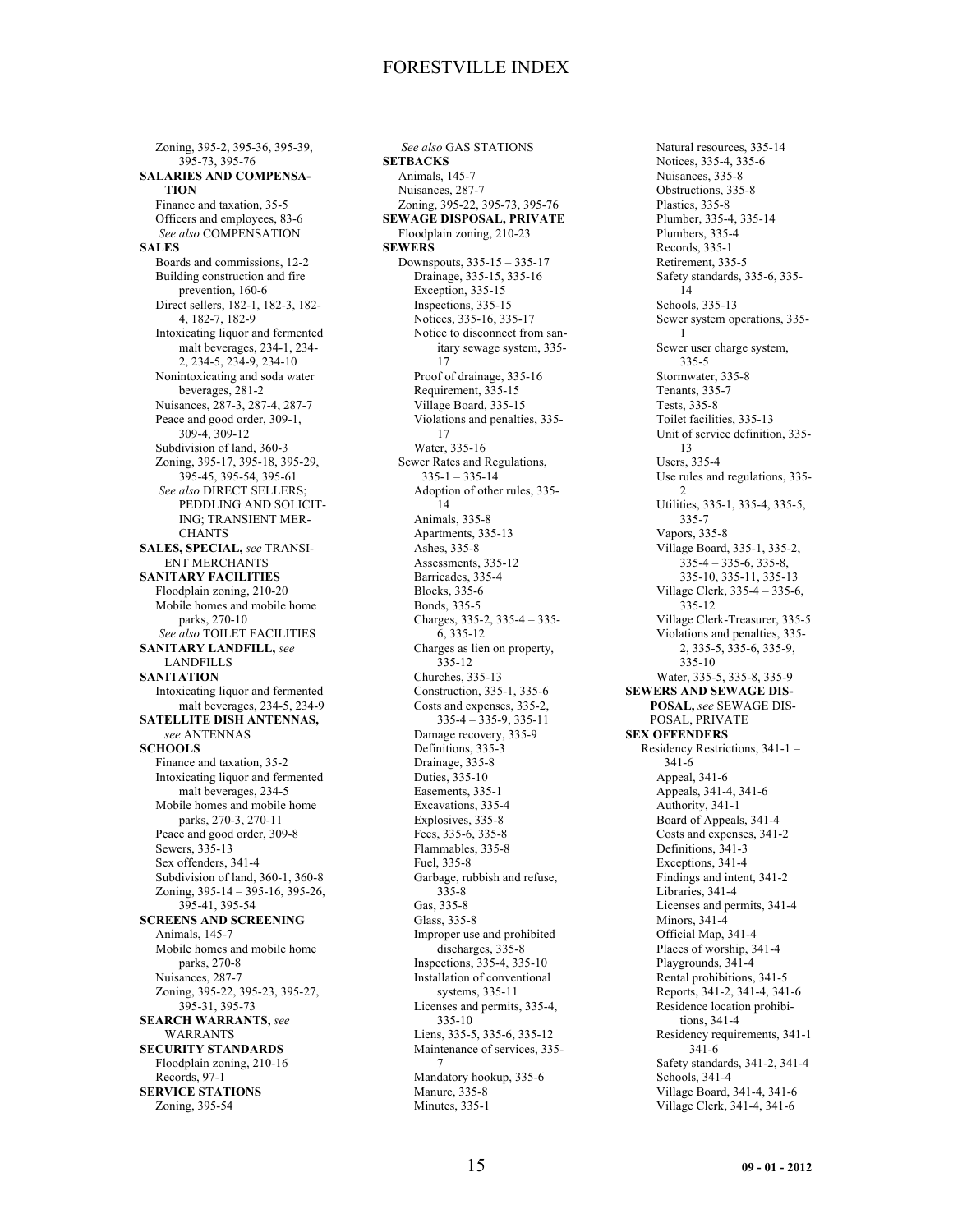Violations and penalties, 341- 2, 341-4, 341-5 **SHADE TREES** Zoning, 395-58 *See also* TREES **SHOTGUNS,** *see* FIREARMS; GUNS; WEAPONS **SHRUBS** Zoning, 395-41, 395-73 *See also* TREES **SIDEWALKS,** *see* STREETS AND SIDEWALKS **SIGNS** Direct sellers, 182-7 Floodplain zoning, 210-9 Nuisances, 287-5 Vehicles and traffic, 382-3, 382-4 Zoning, 395-19, 395-31, 395-59 – 395-65 *See also* NONCONFORMING SIGNS; REAL ESTATE SIGNS **SINGLE-FAMILY DWELLINGS** Zoning, 395-14 – 395-16, 395-73 **SITE PLANS** Floodplain zoning, 210-25 **SKATEBOARDS,** *see* BICYCLES **SMOKE** Building construction and fire prevention, 160-7, 160-11 Nuisances, 287-3 Zoning, 395-43 **SMOKE ALARMS** Building construction and fire prevention, 160-11 **SMOKE DETECTORS** Building construction and fire prevention, 160-7 **SMOKING** Peace and good order, 309-1 **SNOW AND ICE REMOVAL** Streets and sidewalks, 354-7 **SOLICITING,** *see* PEDDLING AND SOLICITING; TRANSI-ENT MERCHANTS **SOLID WASTE,** *see* GARBAGE, RUBBISH AND REFUSE; TRASH **SPECIAL EXCEPTIONS** Zoning, 395-76

**SPECIAL EXCEPTION USES,** *see* ACCESSORY USES; CONDITIONAL USES; NON-CONFORMING USES; PER-MITTED USES; PROHIBITED USES **SPECIAL LAW ENFORCE-MENT OFFICERS,** *see* PO-LICE OFFICERS **SPECIAL PERMITS,** *see* BUILD-ING PERMITS; LICENSES AND PERMITS **SPECIAL PERMIT USES,** *see* ACCESSORY USES; CONDI-TIONAL USES; LICENSES AND PERMITS; NONCON-FORMING USES; PERMIT-TED USES; PROHIBITED USES **SPECIAL POLICE OFFICERS,** *see* POLICE OFFICERS **SPECIAL USE PERMITS,** *see* BUILDING PERMITS; LI-CENSES AND PERMITS **SPECIAL USES,** *see* ACCESSO-RY USES; CONDITIONAL USES; NONCONFORMING USES; PERMITTED USES; PROHIBITED USES **STANDARD GAS CODE** Building construction and fire prevention, 160-6 **STORAGE** Animals, 145-8 Building construction and fire prevention, 160-7 Floodplain zoning, 210-6, 210-16, 210-20, 210-22, 210-23, 210- 25 Intoxicating liquor and fermented malt beverages, 234-4 Nuisances, 287-7 Peace and good order, 309-1 Zoning, 395-17, 395-18, 395-39, 395-48 **STORM SEWERS,** *see* SEWERS **STORMWATER** Sewers, 335-8 **STREET EXCAVATIONS,** *see* EXCAVATIONS **STREETLIGHTING** Subdivision of land, 360-6 *See also* LIGHTING **STREET OPENINGS,** *see* EXCA-VATIONS **STREETS AND SIDEWALKS** Ashes, 354-7 Bonds, 354-4 Construction, 354-1, 354-2, 354- 4, 354-5 Costs and expenses, 354-2, 354-4, 354-5 Culverts, 354-5 Curb ramping, 354-3 Curbs, 354-3, 354-5 Drainage, 354-5 Driveways, 354-5 Encroachments, 354-6

Excavations, 354-4 Fees, 354-2, 354-4, 354-5 Gas, 354-4 Grades, 354-1 Grades and grading, 354-1 Heating, 354-4 Liability, 354-4, 354-5, 354-7 Licenses and permits, 354-2, 354- 4, 354-5 Notices, 354-4 Obstructions, 354-4, 354-6 Obstructions and encroachments, 354-6 Openings and obstructions, 354-4 Records, 354-1 Safety standards, 354-5 Sidewalk construction and repair, 354-2 Snow and ice removal, 354-7 Street and sidewalk excavation, 354-4 Utilities, 354-5 Village Board, 354-1, 354-2, 354- 4, 354-5 Village Clerk, 354-1 Violations and penalties, 354-8 *See also* CROSSWALKS **SUBDIVISION OF LAND** Authority, purpose and interpretation, 360-1 Blocks, 360-5 Bonds, 360-3 Building Inspector, 360-11 Building permits, 360-11 Comprehensive Plan, 360-8 Construction, 360-4, 360-7, 360- 11 Costs and expenses, 360-4, 360-8 Crosswalks, 360-5 Curbs, 360-5, 360-6 Definitions, 360-2 Design standards, 360-5 Dirt, 360-7 Drainage, 360-6, 360-7 Easements, 360-1, 360-3, 360-4, 360-7 Enforcement, 360-11 Fees, 360-8 Fill, 360-7 Final plats, 360-4, 360-7, 360-8, 360-11 Gas, 360-6 General provisions, 360-3 Grades and grading, 360-4, 360-5, 360-7 Gutters, 360-6 Improvements, 360-3, 360-4, 360-6, 360-9 Liability, 360-8 Licenses and permits, 360-1, 360- 11 Lots, 360-3, 360-5, 360-7 Master Plan, 360-8 Meetings, 360-4 Minutes, 360-4 Natural features, 360-5 Official Map, 360-3, 360-5, 360-8 Open space, 360-8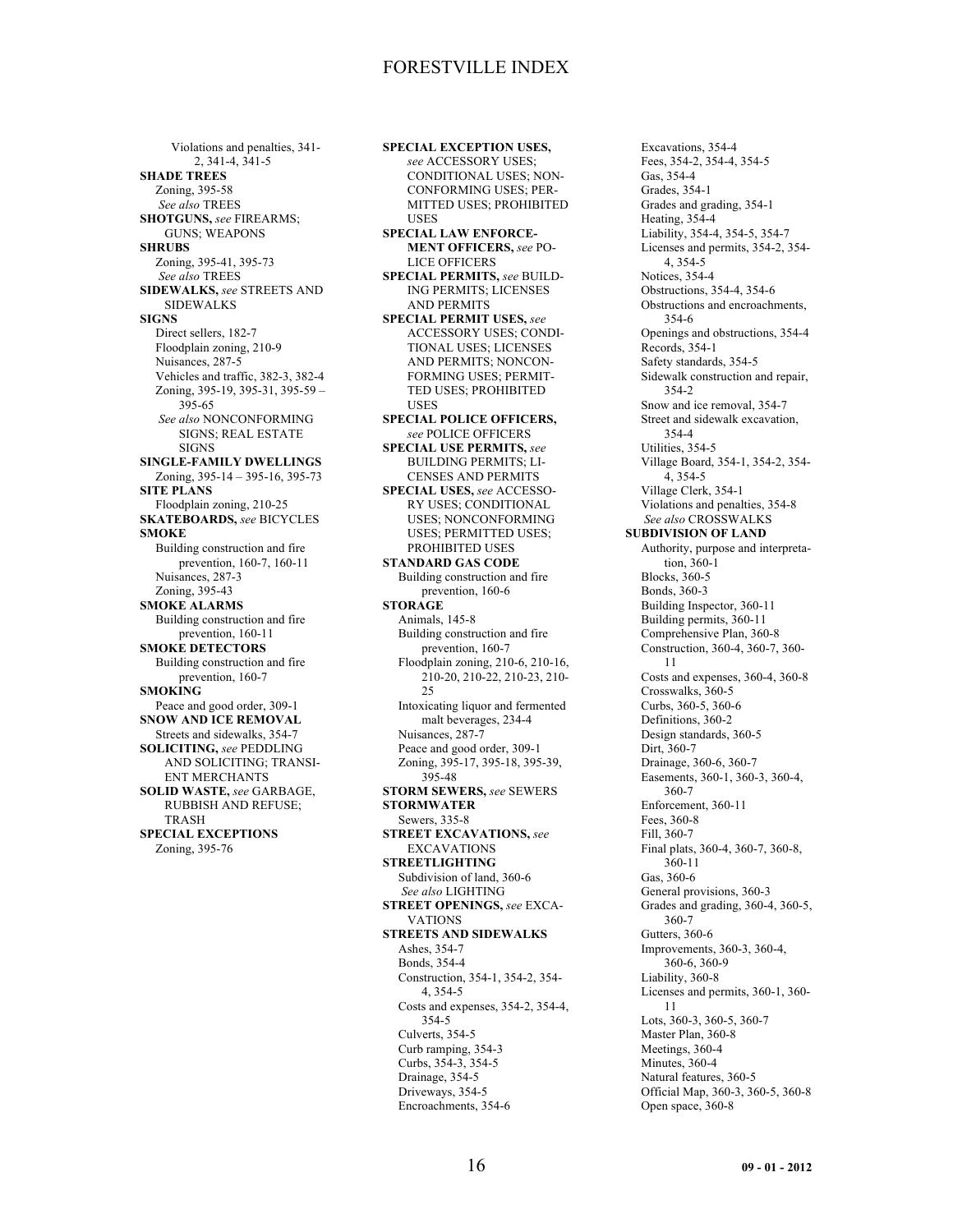Parks and recreation, 360-1 Plan Commission, 360-3 – 360-9 Playgrounds, 360-1, 360-8 Preliminary plats, 360-4 Procedure for approval of subdivision plat, 360-4 Public sites and open spaces, 360- 8 Records, 360-4, 360-10, 360-11 Recreation areas, 360-8 Replats, 360-10 Safety standards, 360-1, 360-3, 360-5, 360-9 Sales, 360-3 Schools, 360-1, 360-8 Streetlighting, 360-6 Subdivision design standards, 360-5 Trees, 360-4, 360-5 Utilities, 360-4 – 360-7 Variances, 360-9 Village Board, 360-3, 360-4, 360- 8, 360-9 Village Treasurer, 360-8 Violations and penalties, 360-11 Water, 360-1, 360-6, 360-7 Watercourses, 360-7 **SURCHARGES,** *see* CHARGES; **FEES SURETY BONDS,** *see* BONDS **SWIMMING POOLS** Zoning, 395-14, 395-15, 395-23, 395-27, 395-73

#### **– T –**

**TAX ASSESSOR,** *see* ASSESSOR **TAXATION,** *see* FINANCE AND TAXATION **TENANTS** Sewers, 335-7 **TESTS** Building construction and fire prevention, 160-6 Sewers, 335-8 Zoning, 395-18, 395-42 **TIRES** Peace and good order, 309-7 **TOBACCO** Peace and good order, 309-1 Zoning, 395-17 *See also* CIGARETTES **TOILET FACILITIES** Mobile homes and mobile home parks, 270-3, 270-6 – 270-8, 270-10 Sewers, 335-13 *See also* SANITARY FACILI-TIES **TOPSOIL PROTECTION,** *see* DIRT; EXCAVATIONS **TOPSOIL REMOVAL,** *see* DIRT; EXCAVATIONS **TOWERS** Zoning, 395-50

**TOWING** Mobile homes and mobile home parks, 270-11 Vehicles and traffic, 382-2 **TOXIC SUBSTANCES,** *see* HAZ-ARDOUS MATERIALS AND SUBSTANCES; HAZARD-OUS WASTES **TOXIC WASTES,** *see* HAZARD-OUS MATERIALS AND SUBSTANCES; HAZARD-OUS WASTES **TRAFFIC REGULATIONS,** *see* VEHICLES AND TRAFFIC **TRANSIENT MERCHANTS** Direct sellers, 182-3, 182-4 *See also* PEDDLING AND SO-LICITING; SALES **TRAPPED** Mobile homes and mobile home parks, 270-10 **TRASH** Animals, 145-8 Nuisances, 287-3 *See also* GARBAGE, RUBBISH AND REFUSE **TREASURER,** *see* VILLAGE CLERK-TREASURER; VIL-LAGE TREASURER **TREES** Nuisances, 287-5 Subdivision of land, 360-4, 360-5 Zoning, 395-19, 395-22, 395-52, 395-58, 395-73 *See also* SHADE TREES; SHRUBS **TREES, SHADE,** *see* SHADE TREES **TRENCHES,** *see* EXCAVATIONS **TRESPASSING** Peace and good order, 309-1 **TRUSTEES,** *see* VILLAGE TRUSTEE **TWO-FAMILY DWELLINGS** Building construction and fire prevention, 160-11 Zoning, 395-15

#### **– U –**

**UNIFORM DWELLING CODE** Building construction and fire prevention, 160-9 – 160-12 **UTILITIES** Boards and commissions, 12-2 Floodplain zoning, 210-11, 210- 12, 210-16, 210-21, 210-22, 210-25, 210-29 Mobile homes and mobile home parks, 270-3 Officers and employees, 83-14 Records, 97-2 Sewers, 335-1, 335-4, 335-5, 335- 7 Streets and sidewalks, 354-5 Subdivision of land, 360-4 – 360- 7

Zoning, 395-14 – 395-19, 395-50, 395-52, 395-54, 395-73, 395- 76

#### **– V –**

**VANDALISM** Zoning, 395-67 **VAPORS** Sewers, 335-8 Zoning, 395-39 *See also* FUMES **VARIANCES** Building construction and fire prevention, 160-11 Floodplain zoning, 210-22, 210- 23, 210-25 – 210-27, 210-29 Subdivision of land, 360-9 Zoning, 395-76 **VECTORS** Animals, 145-8 *See also* INSECTS; RODENTS **VEHICLES** Animals, 145-3, 145-5 Boards and commissions, 12-2 Direct sellers, 182-4, 182-7 Floodplain zoning, 210-16 Licenses and permits, 256-10 Mobile homes and mobile home parks, 270-11 Nuisances, 287-5, 287-7 Parks and recreation, 302-1, 302-  $\gamma$ Peace and good order, 309-1, 309-7 Vehicles and traffic, 382-1 – 382- 3 Zoning, 395-54, 395-55 *See also* RECREATIONAL VEHICLES **VEHICLES, ABANDONED,** *see* ABANDONMENT **VEHICLES AND TRAFFIC,** 382- 1 – 382-3 Abandonment, 382-2 Assessments, 382-5, 382-6 Citations, 382-6 Costs and expenses, 382-2, 382-5, 382-6 Emergencies, 382-2 Enforcement, 382-6 Fuel, 382-3 Golf carts on Village streets, 382- 3 Grades and grading, 382-4 Licenses and permits, 382-3 Official Village Traffic Map, 382- 4 Parking, 382-2, 382-4 Parking restrictions, 382-2 Safety standards, 382-4 Signs, 382-3, 382-4 State traffic laws adopted, 382-1 Towing, 382-2 Village Attorney, 382-6 Village Board, 382-2 Village Clerk, 382-4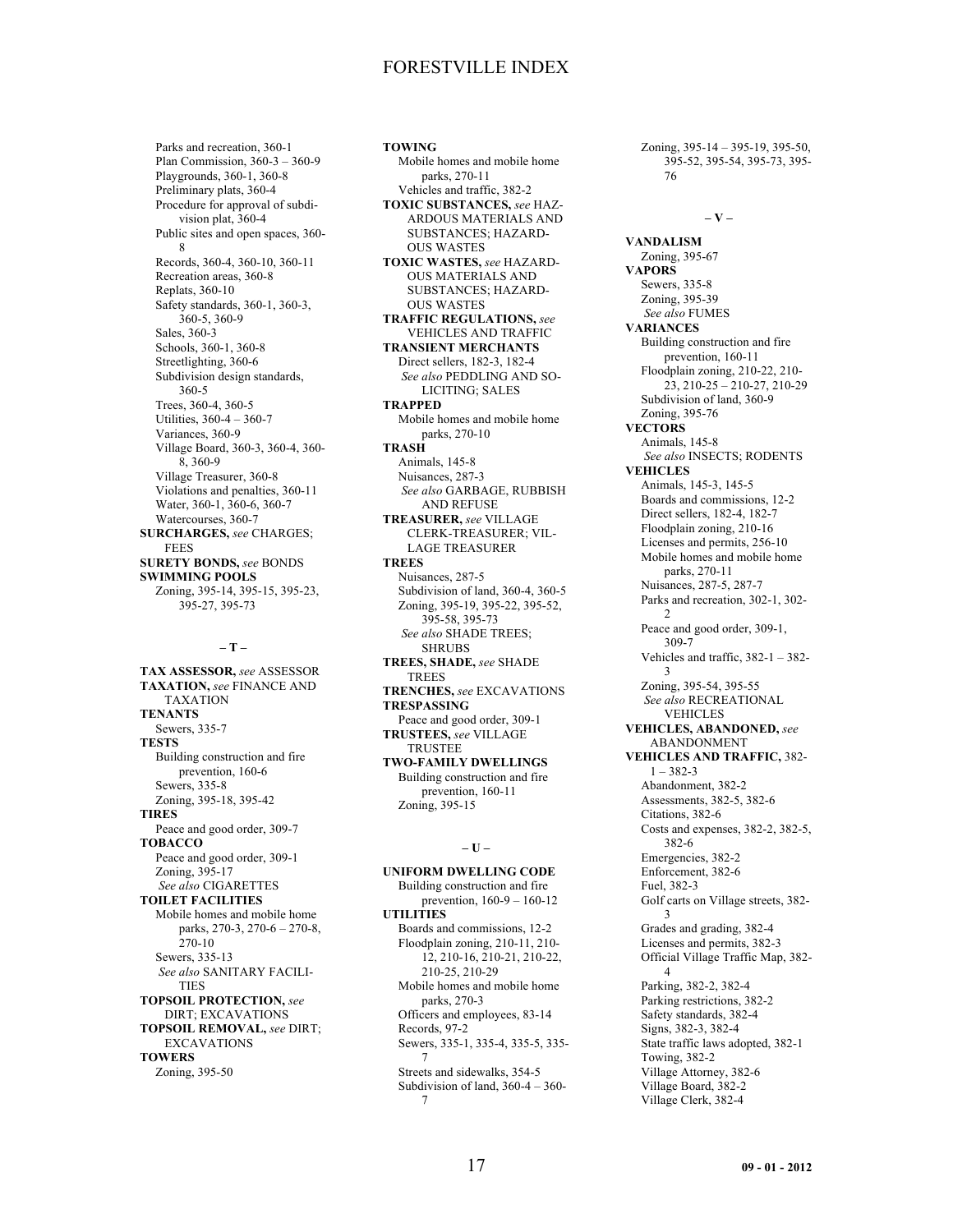Violations and penalties, 382-1, 382-5, 382-6 **VEHICLES, IMPOUNDMENT OF,** *see* IMPOUNDMENT **VEHICLES, RECREATIONAL,** *see* RECREATIONAL VEHI-CLES **VEHICLES, TOWING OF,** *see* TOWING **VENDORS,** *see* PEDDLING AND SOLICITING; TRANSIENT MERCHANTS **VENTILATION** Floodplain zoning, 210-5 Zoning, 395-49 **VERMIN** Nuisances, 287-3 **VIBRATIONS** Zoning, 395-34, 395-40, 395-43 **VILLAGE ASSESSOR,** *see* AS-**SESSOR VILLAGE ATTORNEY** Officers and employees, 83-2 Records, 97-1 Vehicles and traffic, 382-6 *See also* DISTRICT ATTOR-**NEV VILLAGE BOARD** Animals, 145-7, 145-8 Appeals, 116-9 Boards and commissions, 12-2, 12-3 Building construction and fire prevention, 160-1 Citizen's right to address Village Board, 116-10 Cooperation with other communities, 116-1 Debate, 116-7 Direct sellers, 182-6, 182-9 Elections, 28-2, 28-3 Fees, 116-12 Finance and taxation, 35-1, 35-2, 35-5, 35-6 Fire protection service, 39-1 Floodplain zoning, 210-25 Hearings, 116-4 Internal powers of Board, 116-2 Intoxicating liquor and fermented malt beverages, 234-3, 234- 11, 234-12 Introduction of business, 116-5 Licenses and permits, 256-1, 256- 4, 256-6, 256-16 Meetings, 116-2 – 116-4, 116-11 Minutes, 116-4 Mobile homes and mobile home parks, 270-2 – 270-4, 270-11 Motions, 116-6 Notices, 116-2, 116-12 Officers and employees, 83-1, 83-  $2, 83-4-83-11, 116-1$ Order of Business, 116-4 Other procedures, 116-11 Peace and good order, 309-2, 309-4 Presiding officers, 116-3

Publication of proceedings, 116- 12 Qualifications, 116-2 Questions of order, 116-9 Quorum, 116-2, 116-4 Records, 97-3, 116-8, 116-12 Reports, 116-4 Robert's Rules of Order, 116-11 Sewers, 335-1, 335-2, 335-4 – 335-6, 335-8, 335-10, 335- 11, 335-13, 335-15 Sex offenders, 341-4, 341-6 Streets and sidewalks, 354-1, 354-2, 354-4, 354-5 Subdivision of land, 360-3, 360-4, 360-8, 360-9 Vehicles and traffic, 382-2 Village President, 116-3 Voting, 116-8 Zoning, 395-57, 395-72 – 395-74, 395-76 – 395-78 **VILLAGE CLERK** Animals, 145-7 Boards and commissions, 12-1 Building construction and fire prevention, 160-1, 160-15 Finance and taxation, 35-2, 35-5, 35-6 Floodplain zoning, 210-5 Mobile homes and mobile home parks, 270-3, 270-4, 270-13 Nuisances, 287-8 Officers and employees, 83-2, 83-  $8 - 83 - 11$ Records, 97-4 Sewers, 335-4 – 335-6, 335-12 Sex offenders, 341-4, 341-6 Streets and sidewalks, 354-1 Vehicles and traffic, 382-4 Zoning, 395-11, 395-67, 395-72 – 395-74, 395-76, 395-78 *See also* COUNTY CLERK **VILLAGE CLERK-TREASURER** Sewers, 335-5 *See also* COUNTY CLERK **VILLAGE PRESIDENT** Boards and commissions, 12-1 – 12-3 Elections, 28-2 Finance and taxation, 35-6 Licenses and permits, 256-16 Nuisances, 287-8 Officers and employees, 83-1, 83- 5 Peace and good order, 309-4 Village Board, 116-3 Zoning, 395-11, 395-72, 395-76 **VILLAGE TREASURER** Finance and taxation, 35-2, 35-6 Mobile homes and mobile home parks, 270-3, 270-13 Officers and employees, 83-2, 83- 9, 83-10 Subdivision of land, 360-8 Zoning, 395-73 **VILLAGE TRUSTEE** Officers and employees, 83-1

**VIOLATIONS AND PENALTIES** Animals, 145-5, 145-6, 145-8, 145-9 Building construction and fire prevention, 160-1, 160-6, 160-17 Cigarettes, 169-3 Direct sellers, 182-4, 182-5, 182-  $8 - 182 - 10$ Floodplain zoning, 210-25, 210- 33 General provisions, 1-4 Intoxicating liquor and fermented malt beverages, 234-1, 234- 5, 234-11 – 234-14, 234-18 Licenses and permits, 256-15, 256-17 Mobile homes and mobile home parks, 270-3, 270-11, 270-14 Nonintoxicating and soda water beverages, 281-3 Nuisances, 287-4, 287-5, 287-9, 287-10 Officers and employees, 83-7, 83-  $\Omega$ Parks and recreation, 302-5 Peace and good order, 309-1, 309-8, 309-13, 309-15 Sewers, 335-2, 335-5, 335-6, 335- 9, 335-10, 335-17 Sex offenders, 341-2, 341-4, 341- 5 Streets and sidewalks, 354-8 Subdivision of land, 360-11 Vehicles and traffic, 382-1, 382- 5, 382-6 Zoning, 395-78 **VOLUNTEER FIRE DEPART-MENT,** *see* FIRE DEPART-MENT **VOLUNTEER FIRE FIGHTERS,** *see* FIRE DEPARTMENT **VOLUNTEER FIREMEN,** *see* FIRE DEPARTMENT **– W –**

**WAGES,** *see* COMPENSATION; SALARIES AND COMPEN-SATION **WAIVERS** Building construction and fire prevention, 160-1 **WALLS** Floodplain zoning, 210-21, 210- 29 Intoxicating liquor and fermented malt beverages, 234-4 Zoning, 395-22, 395-23, 395-27, 395-33, 395-40 – 395-42, 395-62 **WARRANTS** Mobile homes and mobile home parks, 270-4 Nuisances, 287-8 **WATER** Animals, 145-8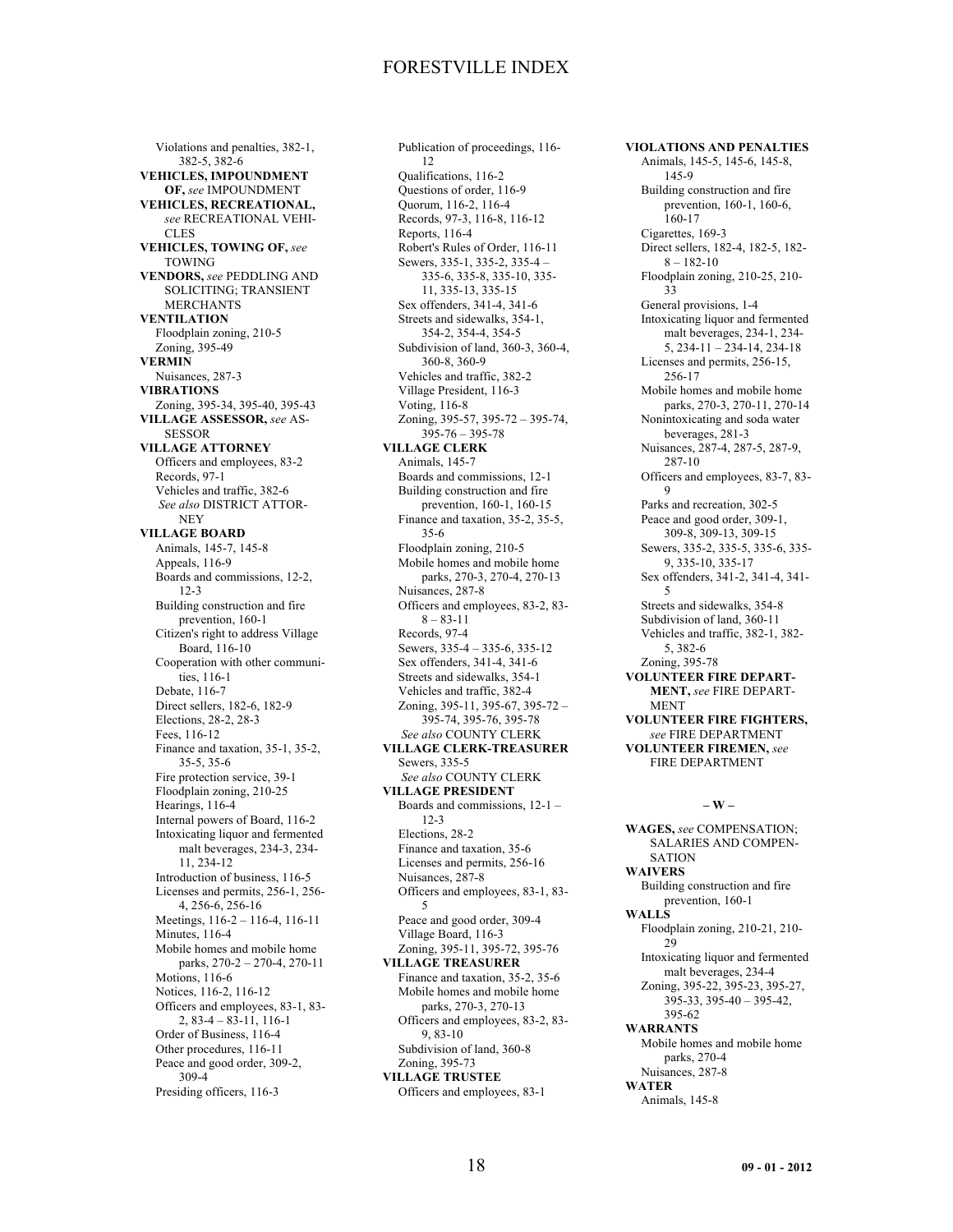Floodplain zoning, 210-5, 210-6,  $210-8$ ,  $210-11-210-13$ ,  $210-$ 16, 210-20 – 210-23, 210-25, 210-29, 210-31, 210-32 Licenses and permits, 256-1 Mobile homes and mobile home parks, 270-3, 270-7, 270-8,  $270-10$ Nonintoxicating and soda water beverages, 281-2 Nuisances, 287-2, 287-3 Parks and recreation, 302-2 Peace and good order, 309-11 Sewers, 335-5, 335-8, 335-9, 335- 16 Subdivision of land, 360-1, 360-6, 360-7 Zoning, 395-30, 395-42, 395-50, 395-66, 395-67, 395-72, 395- 73 **WATERCOURSES** Floodplain zoning, 210-7, 210-12 Subdivision of land, 360-7 Zoning, 395-19, 395-72 **WATER POLLUTION** Floodplain zoning, 210-12, 210-  $25$ *See also* POLLUTION **WATER SUPPLY** Floodplain zoning, 210-13, 210- 20, 210-21, 210-25, 210-29 Mobile homes and mobile home parks, 270-3, 270-7 **WEAPONS** Peace and good order, 309-1 *See also* FIREARMS; GUNS **WEBSITES** Floodplain zoning, 210-31 **WEEDS,** *see* BRUSH, GRASS AND WEEDS **WELLS** Floodplain zoning, 210-9, 210-13, 210-16, 210-22, 210-23, 210-  $29$ Nuisances, 287-3 Peace and good order, 309-13 Zoning, 395-73 **WILDLIFE** Floodplain zoning, 210-11 Zoning, 395-19 **WIRELESS TELECOMMUNI-CATIONS TOWERS AND ANTENNAS,** *see* ANTEN-NAS; TOWERS **WIRELESS TELECOMMUNI-CATIONS TOWERS AND FACILITIES,** *see* TOWERS **WISCONSIN COMMERCIAL BUILDING CODE** Building construction and fire prevention, 160-13

### **– Y –**

**YARDS** Floodplain zoning, 210-16

Mobile homes and mobile home parks, 270-2, 270-5 Nuisances, 287-7 Zoning, 395-2, 395-14 – 395-18, 395-22, 395-25, 395-29, 395- 38, 395-46, 395-48, 395-49, 395-62, 395-69, 395-73, 395- 76 **YARD SALES,** *see* SALES **YARD WASTE,** *see* BRUSH, GRASS AND WEEDS **YARD WASTE COLLECTION,**

*see* BRUSH, GRASS AND **WEEDS** 

#### **– Z –**

**ZONING** Administration and Enforcement, 395-72 – 395-78 Accessory buildings and structures, 395-72 Advertising, 395-77 Amendments, 395-77 Appeals, 395-76 Appeals and variances, 395-76 Assessments, 395-76 Blocks, 395-73 Board of Appeals, 395-76 Bonds, 395-73 Building Inspector, 395-72, 395-73, 395-75, 395-76 Building permits, 395-72, 395- 73, 395-76 Certificate of occupancy, 395- 75 Certificates of occupancy, 395-75 Certificates of zoning compliance, 395-74 Charges, 395-76 Compensation, 395-76 Conditional use permits, 395- 73 Conditional uses, 395-73 Construction, 395-73, 395-78 Costs and expenses, 395-73, 395-77 Drainage, 395-73 Driveways, 395-73 Dust, 395-73 Duties, 395-76 Excavations, 395-73 Fees, 395-72, 395-73, 395-76, 395-77 Fences, 395-73 Final plans, 395-73 Garages, 395-73 Garbage, rubbish and refuse, 395-73 Grades and grading, 395-73 Hearings, 395-73, 395-76 Height regulations, 395-73 Improvements, 395-73, 395-76 Inspections, 395-73, 395-74 Insurance, 395-73 Investigations, 395-77

Landscaping, 395-73 Liability, 395-73 Licenses and permits, 395-72, 395-73, 395-76 Lighting, 395-73 Lots, 395-72, 395-73, 395-76 Meetings, 395-76 Minutes, 395-76 Multifamily dwellings, 395-73 Newspapers, 395-73 Notices, 395-73, 395-76 Off-street parking, 395-73, 395-76 Open space, 395-73 Parking, 395-73, 395-76 Pedestrians, 395-73 Permitted uses, 395-73 Plan Commission, 395-73, 395-76 Planned residential developments, 395-73 Preliminary plans, 395-73 Qualifications, 395-76 Quorum, 395-76 Records, 395-73, 395-76 Residential districts, 395-73 Safety standards, 395-73, 395- 76 Screens and screening, 395-73 Setbacks, 395-73, 395-76 Shrubs, 395-73 Single-family dwellings, 395- 73 Special exceptions, 395-76 Swimming pools, 395-73 Trees, 395-73 Utilities, 395-73, 395-76 Vacancies, 395-76 Variances, 395-76 Village Board, 395-72 – 395-  $74, 395 - 76 - 395 - 78$ Village Clerk, 395-72 – 395- 74, 395-76, 395-78 Village President, 395-72, 395-76 Village Treasurer, 395-73 Violations and penalties, 395- 78 Water, 395-72, 395-73 Watercourses, 395-72 Wells, 395-73 Yards, 395-73, 395-76 Zoning Maps, 395-77 Conditional Uses, 395-21 – 395- 44 Accessory buildings and structures, 395-23 Additional requirements for certain conditional uses, 395-21 Agricultural processing plants, 395-30 Airports, heliports and landing strips for aircraft, 395-34 Amusement centers, 395-40 Amusements, 395-32, 395-40 Animal feed yards, 395-29 Animal hospitals, 395-24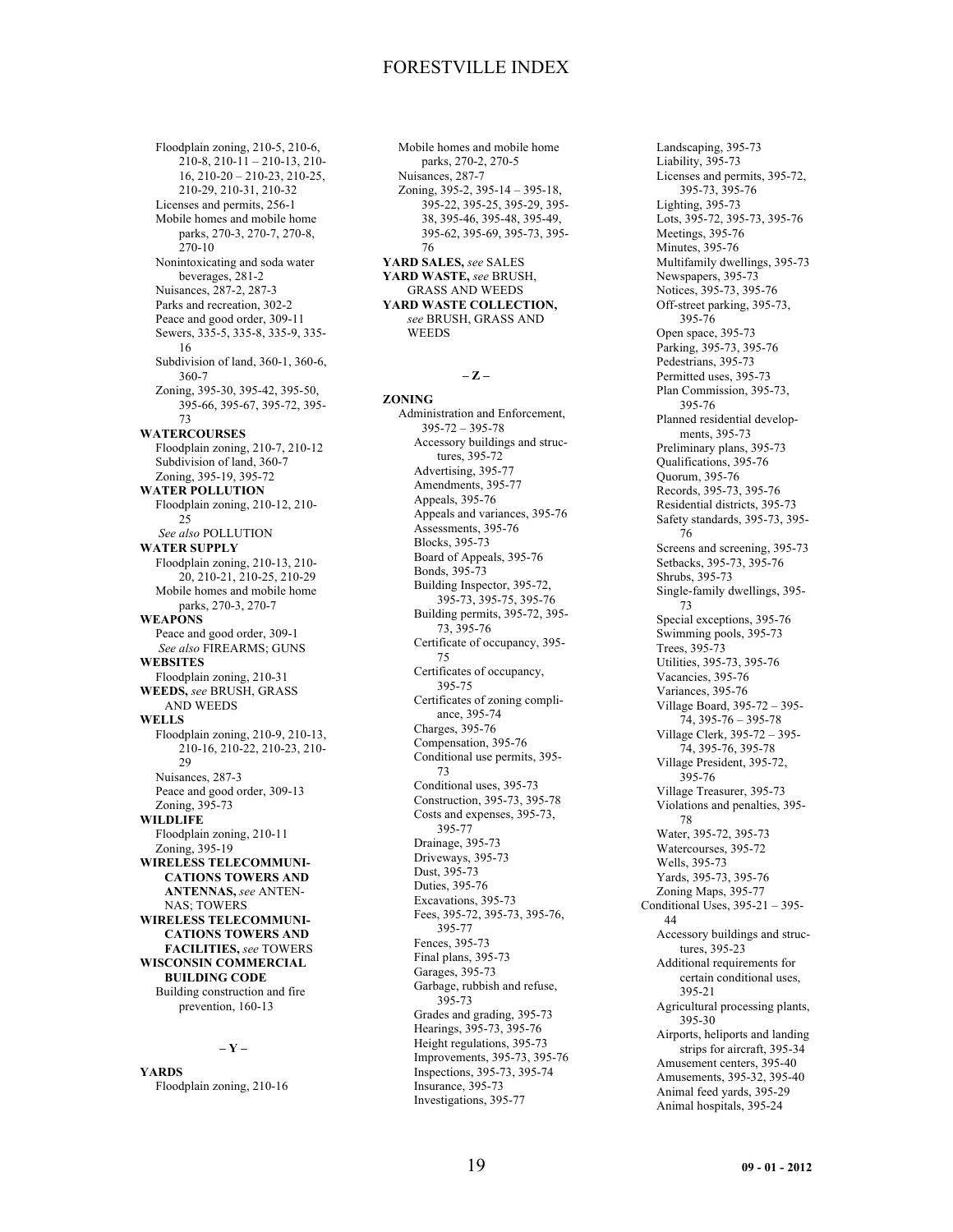Animals, 395-24, 395-29 Animal sales yards, 395-29 Bowling alleys, 395-40 Burning, 395-39 Campsites, 395-22 Cats, 395-29 Cemeteries, 395-33 Cemeteries, crematories, mausoleums and columbariums, 395-33 Churches, 395-37 Churches or other religious or eleemosynary institutions, 395-37 Clubs, 395-35 Commercial districts, 395-27 Commercial kennels for dogs and cats, 395-29 Community building, 395-35 Conditional uses in Conservancy District, 395-42 Costs and expenses, 395-44 Country club, 395-27 Dance halls, 395-40 Dance halls and similar places of amusement, 395-40 Dogs, 395-29 Drainage, 395-28, 395-29, 395-38 Drive-in theaters, 395-31 Dust, 395-28 – 395-30, 395- 34, 395-38, 395-43 Emergencies, 395-26 Explosives, 395-39 Farms and farming, 395-42 Fences, 395-22, 395-40, 395- 41 Fertilizer plants and yards, 395-38 Flammables, 395-39 Fraternal organizations, 395- 35 Garbage, rubbish and refuse, 395-24 Gases, 395-39 Golf course, 395-27 Golf driving ranges and amusement parks, 395-32 Guest houses, 395-25 Heating, 395-43 Hedges, 395-23, 395-27, 395- 33 Height regulations, 395-22, 395-23 Home occupation, 395-26 Home occupations, 395-26 Hospitals, 395-24, 395-37 Hotels, 395-24 Improvements, 395-42 Industrial districts, 395-43 Inflammable liquid storage, 395-39 Kennels, 395-26, 395-29 Landscaping, 395-42 Licenses and permits, 395-21, 395-36 Lighting, 395-32 Lodges, 395-35

Manufacturing uses, 395-43 Motels, 395-24 Noise, 395-24, 395-28 – 395- 31, 395-34, 395-38, 395- 40 Nuisances, 395-28 – 395-30, 395-34, 395-38 Nursery schools and day-care centers for more than five children, 395-41 Nursing homes, 395-36 Odors, 395-24, 395-28 – 395- 30, 395-38, 395-43 Parking, 395-29, 395-30, 395- 38, 395-40 Parks and recreation, 395-22, 395-32, 395-42 Poultry farms, 395-28 Private swimming pools, 395- 23 Public stables, 395-29 Residential districts, 395-24, 395-30 – 395-33, 395-36 – 395-38, 395-41 Restaurants, 395-24, 395-27 Riding academies, 395-29 Safety standards, 395-36, 395- 39 Sales, 395-29 Schools, 395-26, 395-41 Screens and screening, 395-22, 395-23, 395-27, 395-31 Setbacks, 395-22 Shrubs, 395-41 Signs, 395-31 Smoke, 395-43 Social halls, 395-35 Storage, 395-39 Swimming pools, 395-23, 395- 27 Temporary tract offices, 395- 44 Tests, 395-42 Travel trailer parks and campgrounds, 395-22 Trees, 395-22 Vapors, 395-39 Vibrations, 395-34, 395-40, 395-43 Walls, 395-22, 395-23, 395- 27, 395-33, 395-40 – 395- 42 Water, 395-30, 395-42 Yards, 395-22, 395-25, 395- 29, 395-38 General Provisions, 395-1 – 395- 9 Authority, 395-1 Compliance, 395-9 Definitions, 395-8 Easements, 395-4 Height regulations, 395-2, 395-9 Interpretation, 395-3 Jurisdiction, 395-7 Licenses and permits, 395-4 No repeal of other covenants or restrictions, 395-4

Other law or regulation, 395-5 Purpose, 395-2 Safety standards, 395-2 Title, 395-6 Yards, 395-2 General Requirements, 395-45 – 395-53 Accessory buildings and structures, 395-49 Carnivals, 395-53 Circuses and carnivals, 395-53 Demolition, 395-48 Elevators, 395-50 Fences, 395-48, 395-52 Grades and grading, 395-52 Height regulations, 395-50 Height requirements, 395-50 Lots, 395-46, 395-51 Monuments, 395-50 Multifamily dwellings, 395-47 Noise, 395-45 Open space, 395-47, 395-49 Outside storage and manufacturing areas, 395-48 Retail sales for guests only, 395-45 Sales, 395-45 Sewage disposal facilities, 395-51 Storage, 395-48 Towers, 395-50 Trees, 395-52 Utilities, 395-50, 395-52 Ventilation, 395-49 Vision clearance at intersections, 395-52 Water, 395-50 Yard requirements, 395-49 Yard requirements for corner lots, 395-46 Yards, 395-46, 395-48, 395-49 Nonconforming Uses and Structures, 395-66 – 395-71 Abolishment or replacement of nonconforming structures, 395-67 Accessory buildings and structures, 395-71 Appeals, 395-66, 395-68, 395- 70 Board of Appeals, 395-66, 395-68, 395-70 Building permits, 395-71 Changes and substitutions, 395-70 Costs and expenses, 395-67 Existing nonconforming structures, 395-69 Existing nonconforming uses, 395-66 Height regulations, 395-69 Improvements, 395-67 Industrial districts, 395-71 Infestation, 395-67 Licenses and permits, 395-71 Lots, 395-71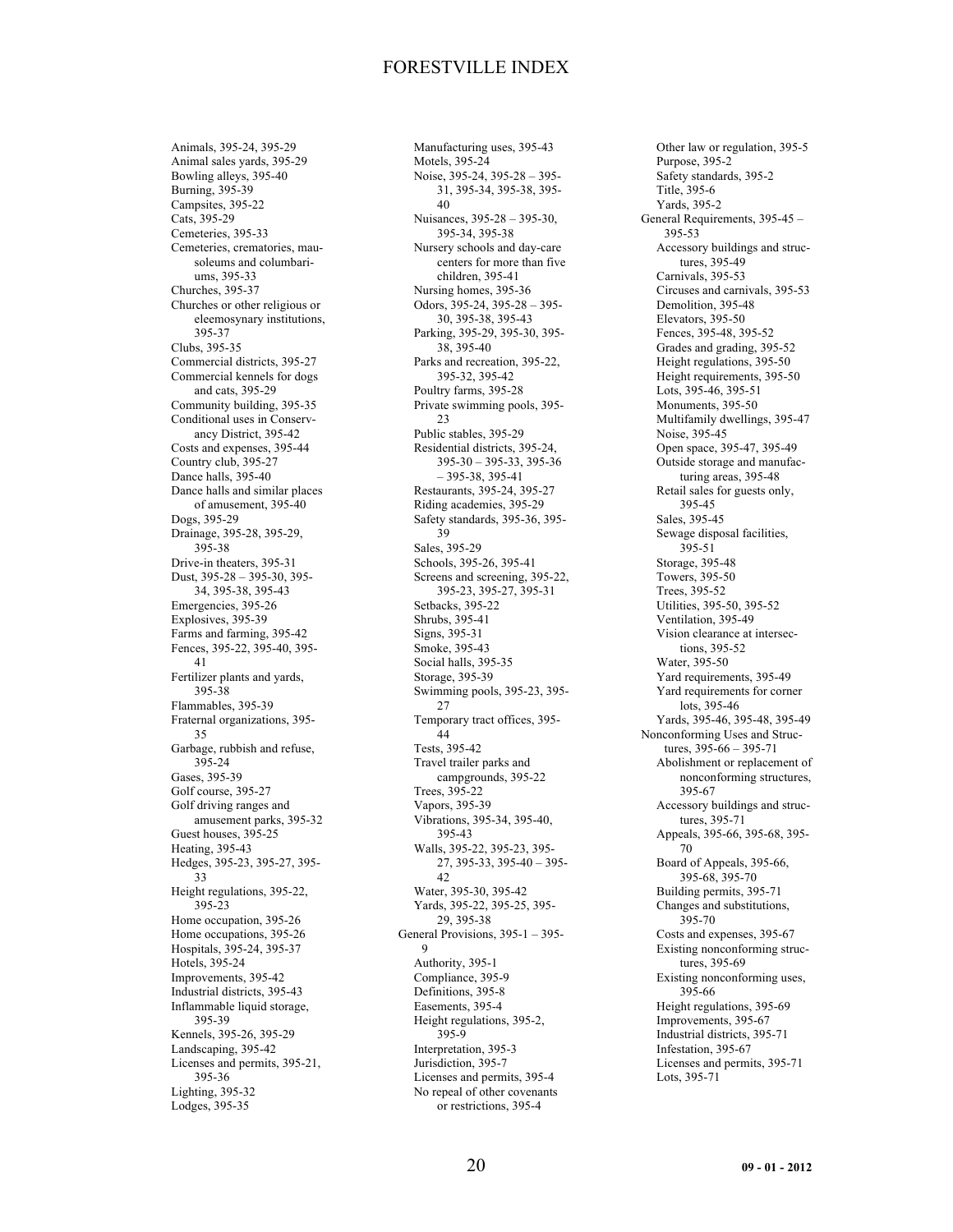Nonconforming lots, structures and uses in industrial districts, 395-71 Parking, 395-69 Records, 395-71 Relocation of structure, 395-68 Vandalism, 395-67 Village Clerk, 395-67 Water, 395-66, 395-67 Yards, 395-69 Parking Space and Parking Lot Requirements, 395-54 – 395- 58 Animals, 395-54 Apartments, 395-54 Building permit requirement, 395-57 Building permits, 395-54, 395- 57, 395-58 Churches, 395-54 Construction, 395-54, 395-57 Dance halls, 395-54 Height regulations, 395-55 Hospitals, 395-54 Hotels, 395-54 Industrial districts, 395-55 Kennels, 395-54 Landscaping, 395-58 Landscaping requirements, 395-58 Libraries, 395-54 Licenses and permits, 395-54, 395-57, 395-58 Loading spaces in commercial and industrial districts, 395-55 Location of off-street parking, 395-56 Mobile homes and mobile home parks, 395-54 Motels, 395-54 Multifamily dwellings, 395-54 Off-street parking, 395-54, 395-56, 395-58 Parking lots, 395-57 Parking space requirements, 395-54 Parks and recreation, 395-54 Pedestrians, 395-55 Restaurants, 395-54 Sales, 395-54 Schools, 395-54 Service stations, 395-54 Shade trees, 395-58 Trees, 395-58 Utilities, 395-54 Vehicles, 395-54, 395-55 Village Board, 395-57 Signs, 395-59 – 395-65 Advertising, 395-61, 395-62 Building construction and fire prevention, 395-60 Building Inspector, 395-61 Building permit requirement, 395-60 Building permits, 395-60 Construction, 395-60 Driveways, 395-62

Fire prevention, 395-60 Grades and grading, 395-62 Height regulations, 395-61, 395-62 Industrial districts, 395-62 Licenses and permits, 395-60 No imitation of traffic signs, etc, 395-64 Nonconforming signs, 395-65 Nonconforming uses, 395-65 Notices, 395-61 Parking, 395-61 Prohibition, 395-59 Real estate signs, 395-61 Residential districts, 395-61, 395-63 Roadside memorials, 395-61 Sales, 395-61 Signs facing residential districts, 395-63 Signs permitted in commercial and industrial districts, 395-62 Signs permitted in residential districts, 395-61 Walls, 395-62 Yards, 395-62 Zoning Districts, 395-10 – 395-20 A-1 General Floodplain District, 395-20 Accessory buildings and structures, 395-14 – 395-16 Accessory uses, 395-19 Amusements, 395-17 Animals, 395-17 – 395-19 Antennas, 395-17 Asbestos, 395-18 B-1 General Commercial District, 395-17 Batteries, 395-18 Blocks, 395-12 Boundaries, 395-12 C-1 Conservancy District, 395-19 Camps, 395-18 Cemeteries, 395-14 – 395-16 Churches, 395-14 – 395-17 Commercial districts, 395-10, 395-17 Conditional uses, 395-13 – 395-19 Dance halls, 395-17 Drainage, 395-19 Dumps and dumping, 395-18 Establishment of zoning districts, 395-10 Excavations, 395-18 Explosives, 395-18 Farms and farming, 395-18, 395-19 Fishing, 395-19 Flammables, 395-18 Floodplains, 395-10, 395-20 Fuel, 395-18 Garages, 395-17 Garbage, rubbish and refuse, 395-18 Gas, 395-17, 395-18

Gas stations, 395-17 Glass, 395-18 Height regulations, 395-14 – 395-18 Home occupations, 395-14, 395-15 Hospitals, 395-17 – 395-19 Hotels, 395-17 I General Industrial District, 395-18 Industrial districts, 395-10, 395-18 Inspections, 395-11 Insurance, 395-17 Landfills, 395-18 Libraries, 395-14, 395-17 Lots, 395-12, 395-14 – 395-18 Mobile homes and mobile home parks, 395-17, 395- 18 Motels, 395-17 Multifamily dwellings, 395-16 Newspaper, 395-17 Nursing homes, 395-15, 395- 16 Paper, 395-18 Parking, 395-17, 395-18 Parks and recreation, 395-14 – 395-19 Permitted and conditional uses and structures, 395-13 Permitted uses, 395-13 – 395- 19 Plastics, 395-18 Playgrounds, 395-14 – 395-16 R-1 Single-Family Residential District, 395-14 R-2 Single-Family and Duplex Residential District, 395- 15 R-3 Multifamily Residential District, 395-16 Records, 395-11 Residential districts, 395-10, 395-14 – 395-16 Restaurants, 395-17, 395-18 Sales, 395-17, 395-18 Schools, 395-14 – 395-16 Signs, 395-19 Single-family dwellings, 395-  $14 - 395 - 16$ Storage, 395-17, 395-18 Swimming pools, 395-14, 395- 15 Tests, 395-18 Tobacco, 395-17 Trees, 395-19 Two-family dwellings, 395-15 Utilities, 395-14 – 395-19 Village Clerk, 395-11 Village President, 395-11 Watercourses, 395-19 Wildlife, 395-19 Yards, 395-14 – 395-18 Zoning Map, 395-11 Zoning Maps, 395-11, 395-12 *See also* FLOODPLAIN ZON-ING